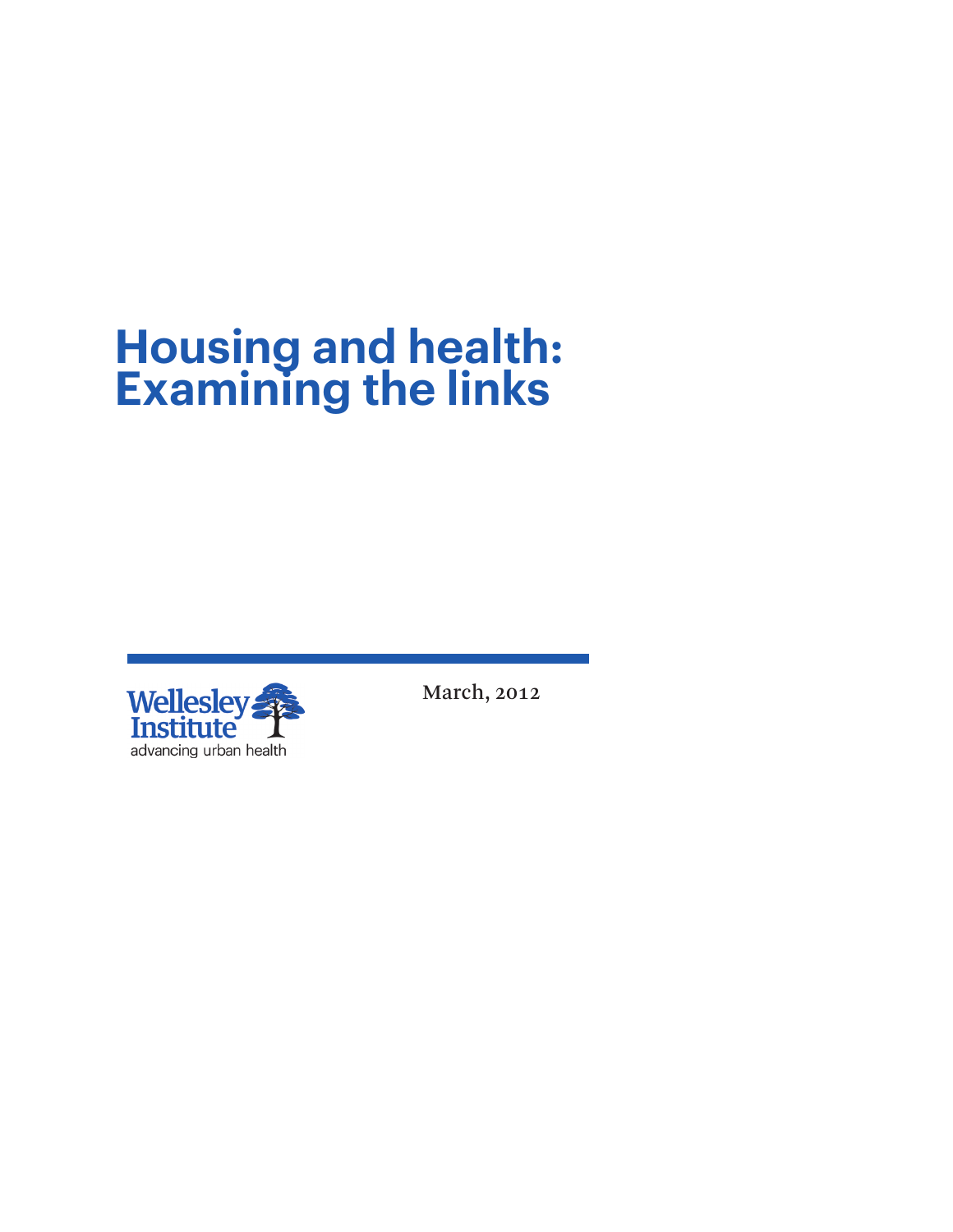The Wellesley Institute engages in research, policy and community mobilization to advance population health.

Copies of this report can be downloaded from www.wellesleyinstitute.com.



10 Alcorn Ave, Suite 300 Toronto, ON, Canada M4V 3B2 416.972.1010

# CONTRIBUTORS:

Aziza Mahamoud Brenda Roche Bob Gardner Michael Shapcott

# ACKNOWLEDGEMENTS

The Wellesley Institute acknowledges the financial and research support of the Public Health Agency of Canada in preparing an earlier version of this paper.

Copies of this report can be downloaded from www.wellesleyinstitute.com.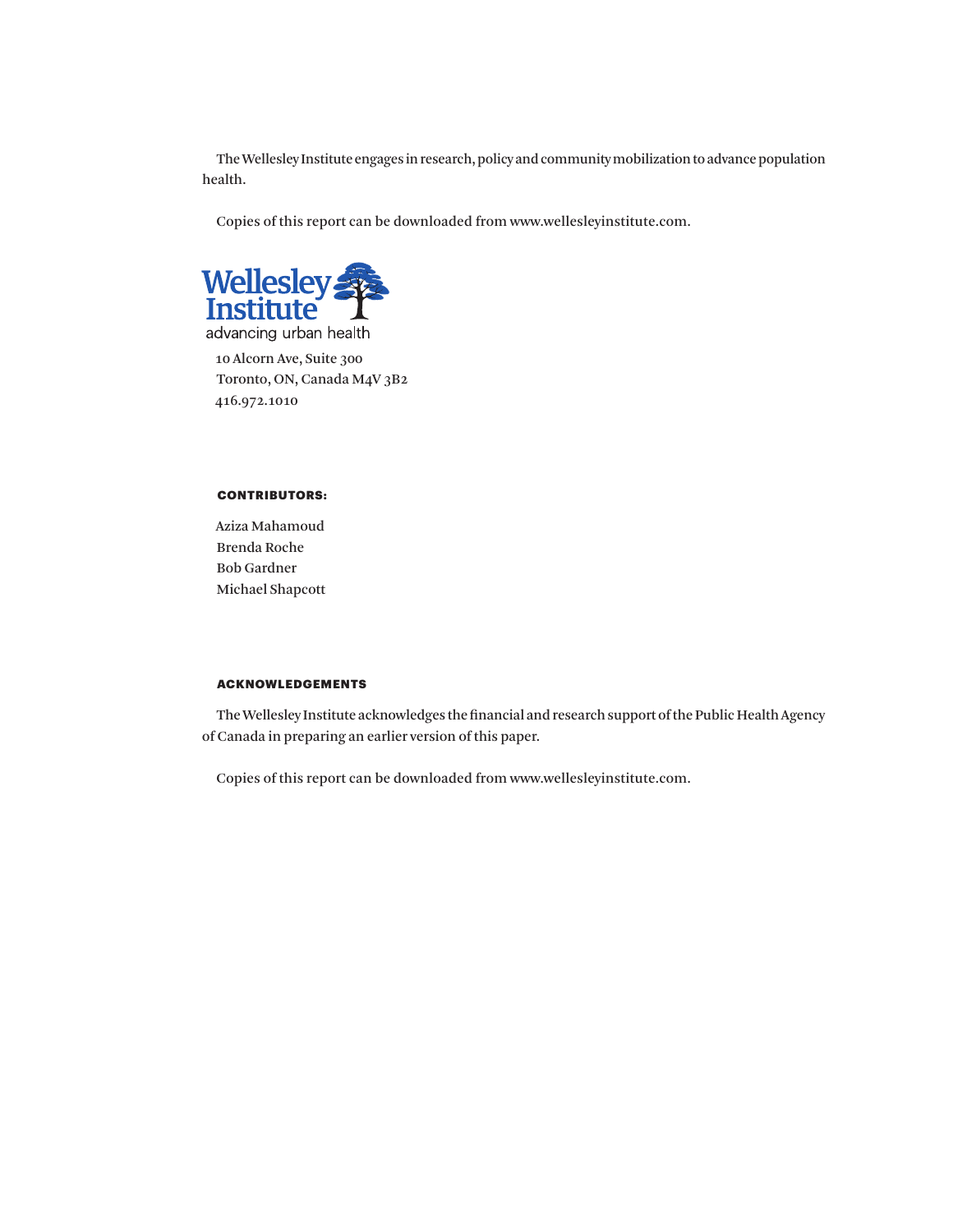# **TABLE OF CONTENTS**

| Interventions To Improve Household Safety/Physical Infrastructure  5 |
|----------------------------------------------------------------------|
| Interventions To Reduce Exposure To Household Biological Hazards     |
|                                                                      |
|                                                                      |
|                                                                      |
|                                                                      |
|                                                                      |
|                                                                      |
|                                                                      |
|                                                                      |
|                                                                      |
|                                                                      |
|                                                                      |
|                                                                      |
|                                                                      |
|                                                                      |
|                                                                      |
|                                                                      |
|                                                                      |
|                                                                      |
|                                                                      |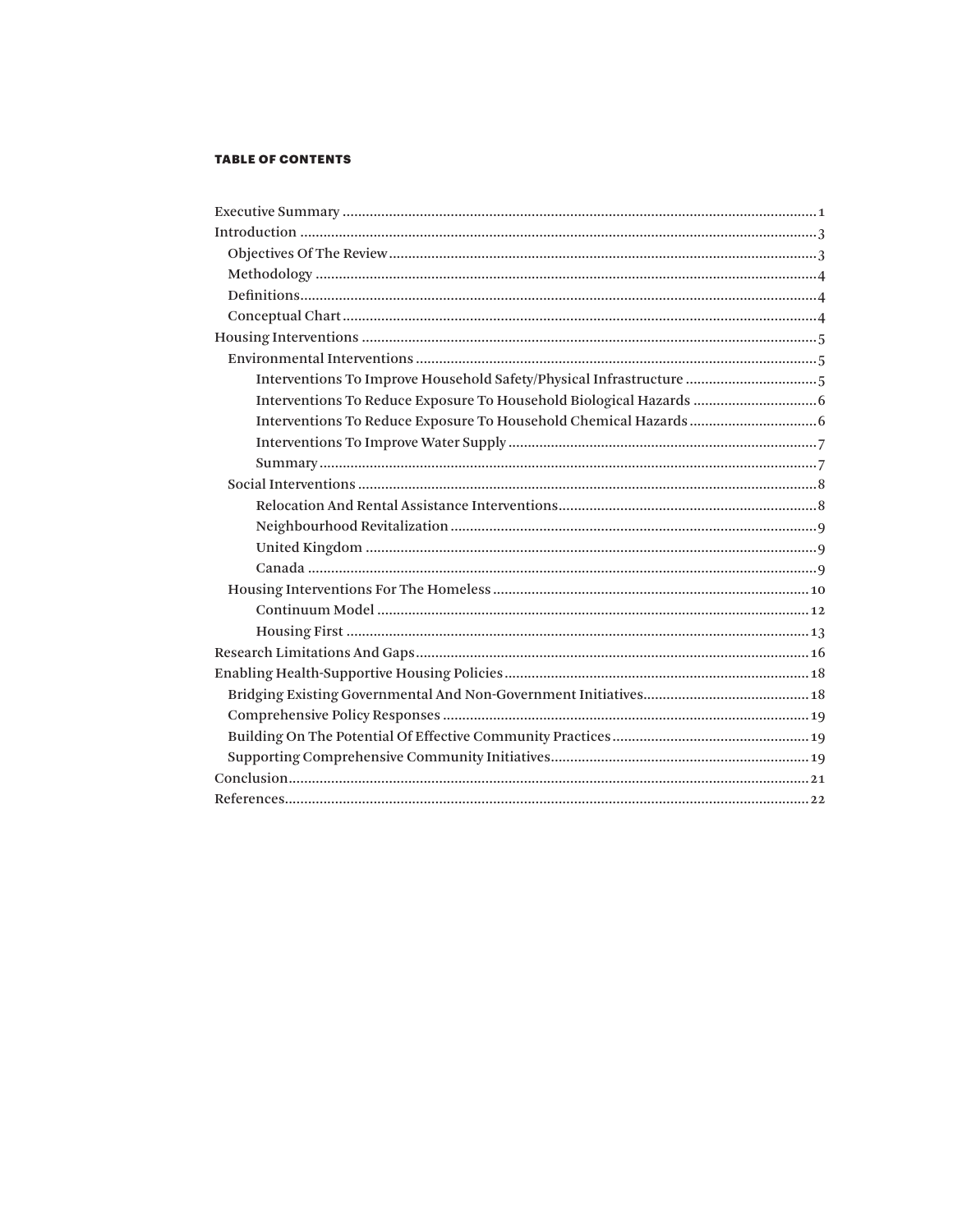# Executive Summary

Adequate housing has been recognized as a "fundamental condition and resource for health" in the World Health Organization's Ottawa Charter for Health Promotion (1). There is a large body of international and national research work that demonstrates the close links between housing and health. At the same time, a growing number of housing interventions in many jurisdictions have been aimed at improving access to safe, good quality housing. This report provides an overview of research and policy work in the academic and professional and practice literature (government sources, NGOs and community practionners) that identifies and assesses housing interventions for impacts on health. This is a broad body of work: ranging from environmental and structural interventions to area-based, social and more clearly health-oriented interventions for the vulnerable.

In order to convey a sense of the scope of this work, this review remains necessarily high level in perspective, drawing on national and international examples. Nevertheless, several themes emerge. We know that certain populations experience a heavier burden of housing insecurity and related poorer health. Individuals living with a chronic illness (physical or mental), battling substance abuse issues, or dealing with displacement or long term unemployment may be disproportionately affected by housing insecurity. Housing interventions research suggests that concerted efforts to address the needs of those disproportionately affected can have a positive impact on population health.

This research and policy review offers several critical observations:

- • There are substantive methodological challenges in the existing body of research on housing interventions, ranging from a lack of shared and standardized definitions, to inconsistency in study designs and measures of meaningful health outcomes.
- • There are a number of critical gaps in existing research, especially in assessing the impact of housing interventions on certain vulnerable populations. And there is an urgent need for an interdisciplinary and integrative interventions framework that captures complex causal interactions, understands systems behaviour over time and identifies high leverage points.
- • The limitations and gaps in research on housing interventions, also pointto clearresearch and policy opportunities. In particular, the research agenda can benefit from a greater recognition of the complex dynamics of relationships between housing and population health.

Building on the existing evidence base, we have identified the following directions for enhancing knowledge, effectiveness and impact of housing interventions designed to improve population health and reduce health inequities:

- • A comprehensive and coordinated research agenda on housing and health should be developed to address the limitations and gaps in current evidence and develop more robust methods.
- • Housing researchers, practitioners and policy makers should develop reliable methods for measuring the health and other impacts of housing interventions.
- • Similarly, housing researchers and practitioners, with representatives of interested stakeholders such as statistical agencies and relevant government departments, should develop accepted definitions and indicators that will allow accurate measurement.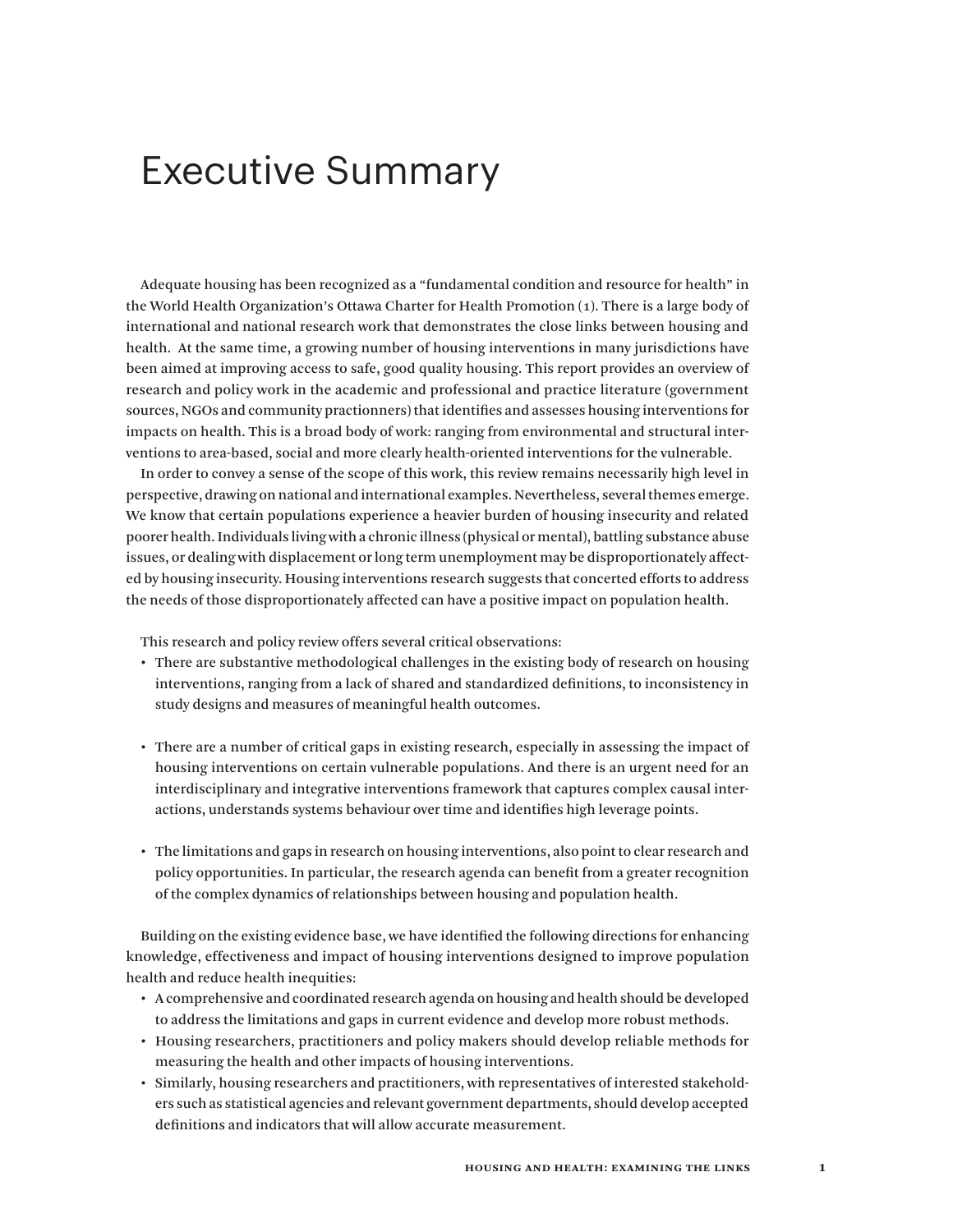- • Community-based pilot projects that provide intensive opportunities for assessing interventions and expanding the knowledge base should be expanded.
- • Comprehensive community initiatives and networks of multi-sectoral groups addressing complex community issues are promising.
- • The wide range of governmental and non-governmental housing interventions need to effectively coordinated.
- • While enabling and assessing community-driven, equity-informed housing and services interventions aimed at individual and population health will remain crucial, it will also be important to develop a comprehensive overall policy response to improving housing and other social determinants of health.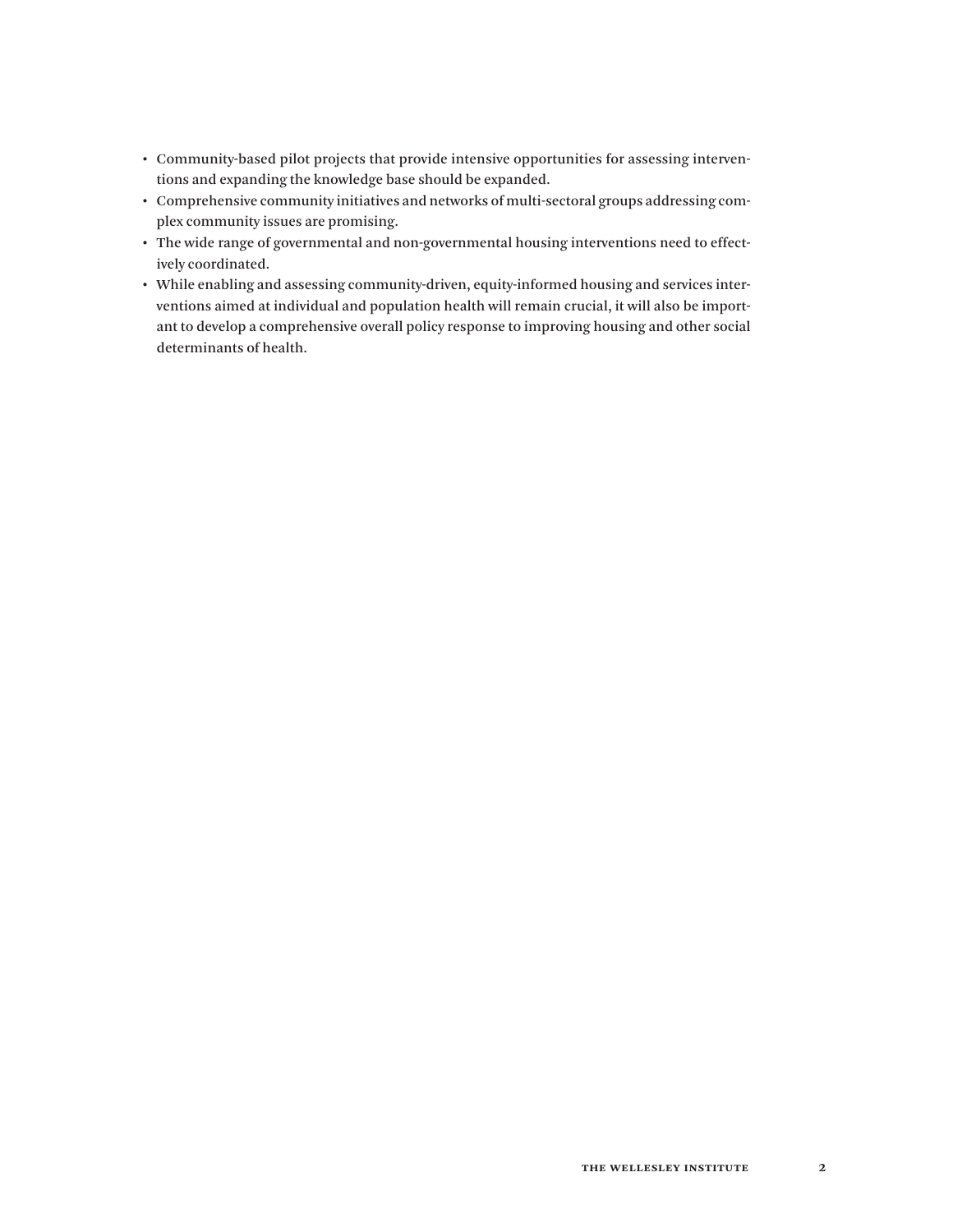# Introduction

There is an extensive body of academic, policy-related and community based literature that describes the powerful nature of housing as a social determinant of population health. The relationship that exists between poor housing (or a lack of housing) and poor mental and physical health is welldocumented. From structural to social issues, there are a myriad of concerns that surface including (but not limited to): density of housing; internal conditions (such as dampness, heat, and air conditions); the presence of contaminants, vermin, or pests; special needs, supports, and resources critical for the sustainability of housing for vulnerable populations  $(2, 3)$ .

The complexity of housing (including its intersection with other determinants of health) and its relationship to the health of many marginalized populations can make it difficult to determine specific outcomes related to specific interventions, and the pathways through which these interventions affect health. This complexity is compounded by the diverse needs and characteristics of populations who are particularly at risk of inadequate housing, homelessness, or who may have a history of homelessness. Although there is a strong emphasis in the existing evidence base on the impact of housing interventions in certain at-risk populations, such as homeless people with mental health (1) and substance use problems, there is a broader range of vulnerable populations whose health and well-being are adversely affected by precarious housing. These less documented at risk populations include women, Aboriginal populations, transgender people, youth mothers, racialized groups, and people with disabilities (2). While the intervention literature remains limited for these populations, there is a growing attentiveness in community-based studies to understanding the challenges and barriers that exist related to housing services for individuals who face recurrent homelessness (3), or who are excluded due to disability  $(4)$  or marginalized due to gender identity  $(5)$ .

Historically, there are strong examples of broad scale interventions in public health related to the conditions of housing. Addressing overcrowding and poor living conditions has led to critical advancements in population health worldwide (4, 5). Recent efforts to improve the living conditions of individuals who are living in poor housing have involved more focused and targeted interventions, often specific to the health-related needs of marginalized groups. Epidemiological studies, both nationally and internationally, point to elevated rates of poor health amongst individuals who are poorly housed including mental illness (6), infectious diseases (Human immunodeficiency virus/ acquired immune deficiency syndrome [HIV/AIDS] and tuberculosis [TB]), substance-use related ailments and injuries (7). In addition, there is a spectrum of related public health issues including greater exposure to violence. Efforts to counteract the health impacts of poor housing have taken various forms and include linking housing to support services.

Broadly, these areas of intervention (environmental, social, and interventions for special needs populations) comprise the body of work linking housing interventions and population health. The literature nationally and internationally is extensive on each of these areas, with a spectrum of disciplines and specialties including public health and epidemiology, environmental health and human geography, urban planning, sociology and social policy to name a few. Subsequently this review is limited in its review of the international literatures and at best offers a glimpse into understanding housing interventions and population health and the gaps and limitations that surface here. Where possible, we highlight the complexity of these issues with illustrations from the literature.

### OBJECTIVES OF THE REVIEW

The aim of this paper is to provide an overview of effective interventions for housing and homelessness that are linked to positive health outcomes in vulnerable populations in order to facilitate the design and implementation of health-supportive housing policies and to offer recommenda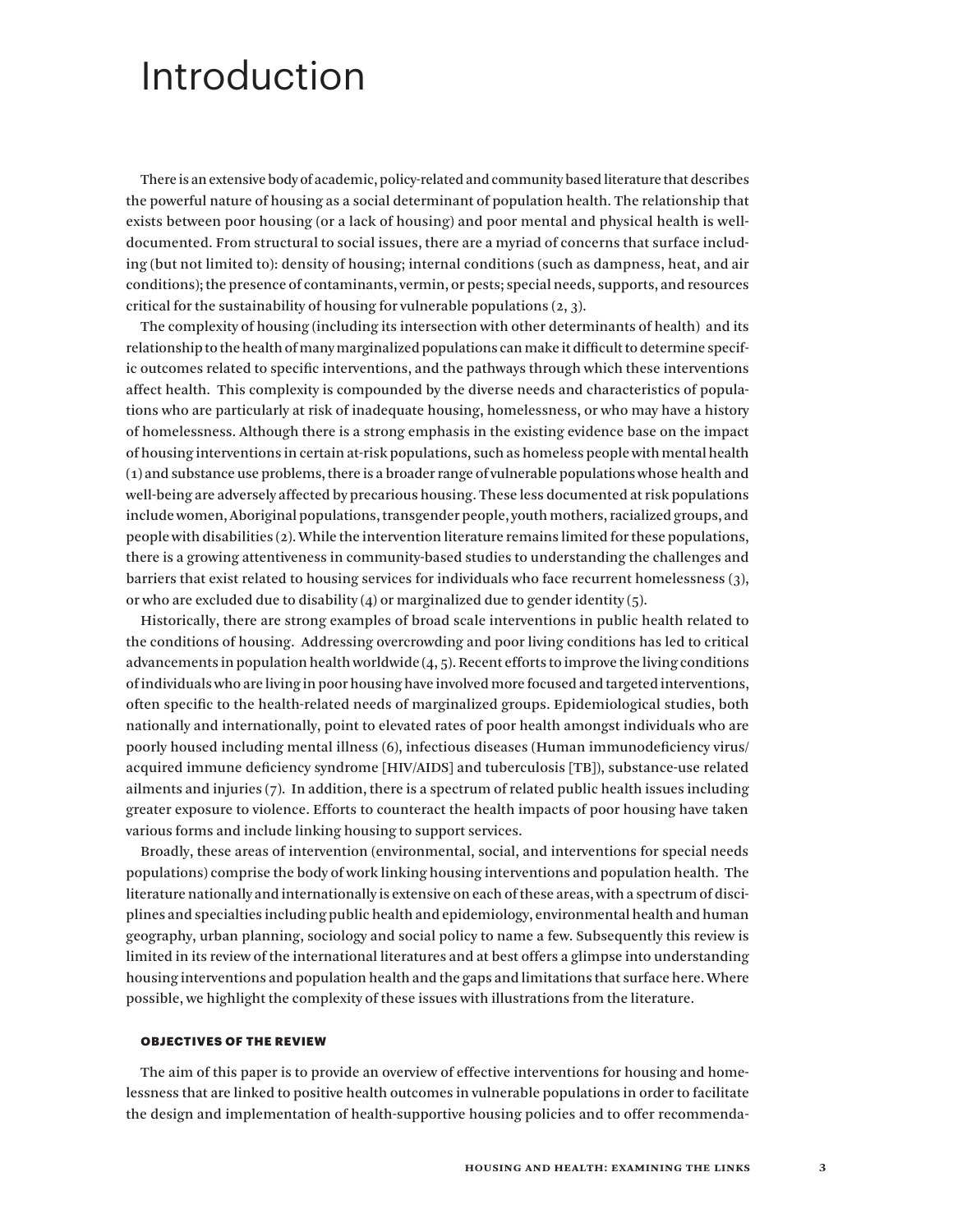tions on directions forward in research and practice.

#### METHODOLOGY

We conducted a review of both peer-reviewed academic literature and grey literature on housing interventions and population health outcomes, particularly for vulnerable and disadvantaged populations. Searches were performed in several databases (including MEDLINE, PUBMED, and Cochrane Reviews). In addition, we canvassed materials produced by government agencies, NGOs, and independent research institutes in Canada, the UK, the US, Australia and New Zealand. Due to the breadth of materials within housing and health, we restricted the time frame of the search from 2000 - 2011.

### DEFINITIONS

Housing interventions reviewed in this report have been divided into two broad categories: 1) interventions targeting populations who are poorly housed, 2) interventions aimed at improving the housing status of the homeless (see definition below). For the purpose of this report, poor housing is defined as housing in a state of substandard physical and environmental condition, referring both to internal and external conditions. Examples of poor internal housing conditions that are discussed include inadequate physical infrastructure, as well as the presence of chemical and biological agents, which have been associated with adverse health outcomes. Poor external area-based or neighbourhood-level characteristics which are also discussed include inadequate access to services and poor physical and social environments.

Any discussion of housing interventions and population health would be incomplete without a discussion on homelessness. Currently, there is no universally accepted definition of homelessness in Canada. As such, we are adopting a broad and inclusive definition for homelessness that is in accordance with the United Nations, which recognizes that homelessness is not merely the absence of shelter, but rather includes housing that does not meet adequate standard of living.

### CONCEPTUAL CHART

In order to provide a brief and concise summary of the broad housing interventions that have been included in this review and their impact on health outcomes, we have developed a high-level mapping chart (Refer to Appendix). This provides some guidance to the bodies of literature consulted, where these are situated in relation to one another, and the breadth of issues that fall within the scope of housing-related health issues and related interventions.

 As illustrated on the chart, housing interventions have been divided into broad two categories: 1) interventions targeting the poorly housed, and 2) interventions targeting the homeless. These interventions are further subdivided into various categories and associated health benefits are subsequently displayed.

Within poor housing we identified two core fields of housing intervention research: environmental issues and interventions and social issues and interventions. We have identified interventions addressing homelessness as a category independent of these. There is a distinction in the conceptual framing of these interventions. Housing is presented as a means to address some aspects of more entrenched health and social issues (for example, mental illness and substance abuse). These issues are exacerbated by homelessness and living in poor housing but they do not have the same direct links that environmental conditions have to poor health.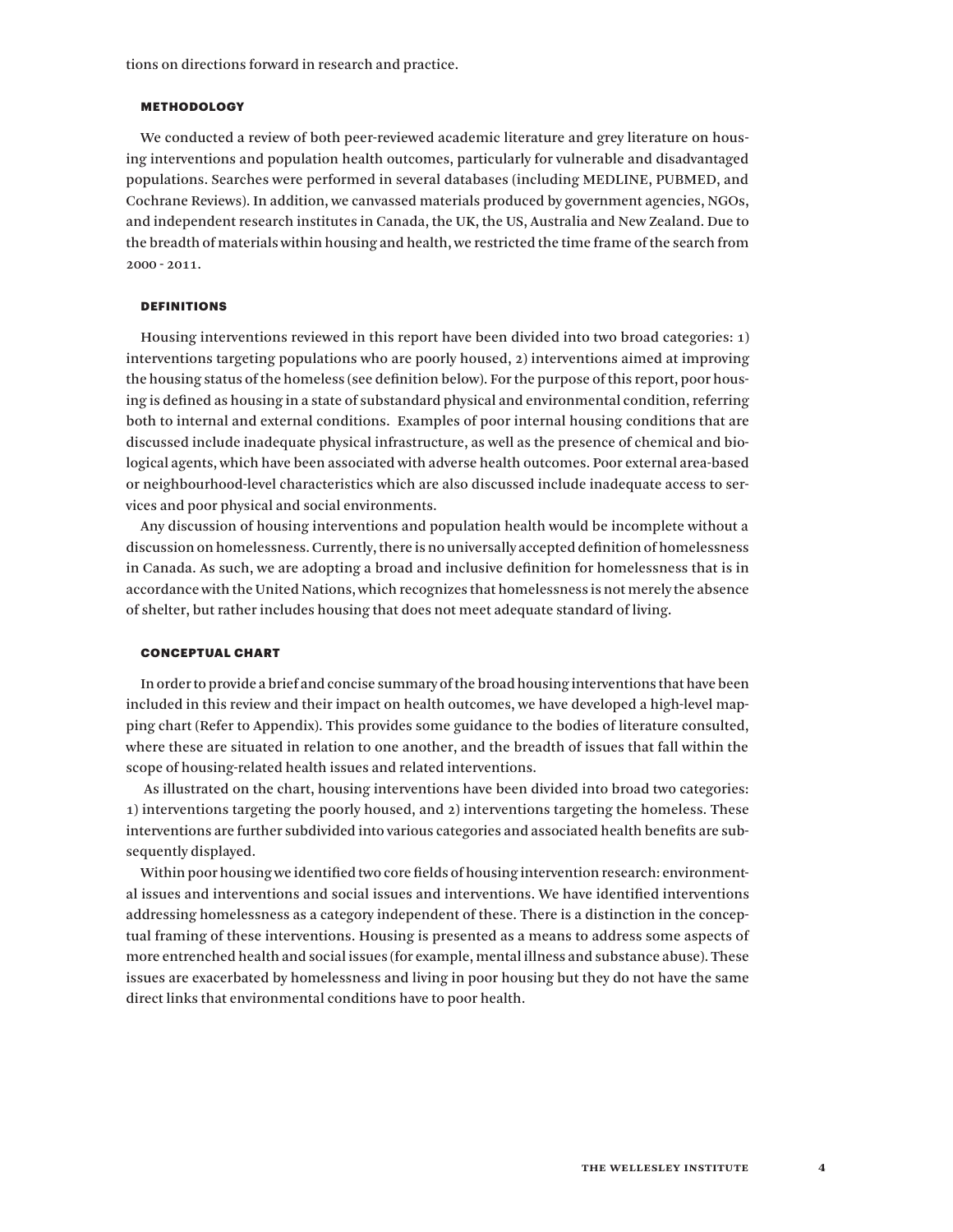# Housing Interventions

The first category of housing interventions reviewed addresses poor housing condition as described above. Evidence strongly and consistently demonstrates that poor housing conditions influence health outcomes and that this occurs through various pathways. The literature on housing and health distinguishes housing characteristics which have an impact on health into two broad categories: 1) neighbourhood or area-based characteristics, and 2) internal housing conditions (e.g. physical infrastructure and indoor environmental conditions) (8). As such, housing interventions that are associated with positive health and social outcomes operate primarily through these two routes. Although the scope of this review was not limited to housing interventions that were designed specifically to improve health, for the purpose of structuring and organizing the report, interventions that address poor housing have been categorized according to the above-mentioned housing pathways through which they operate. Therefore, interventions that influence area-based characteristics are termed "social," and those targeting internal housing conditions are termed "environmental." Although extant literature categorizes interventions addressing housing as such, it should be noted that the underlying structural conditions of poor housing are interrelated in complex ways and operate on different levels; thus, evidence regarding one pathway cannot be interpreted separately from evidence regarding the other pathway. This highlights the need to exercise caution and the importance of adopting a systems lens when interpreting the evidence in this area.

The second category of housing interventions reviewed addresses the needs of particularly vulnerable populations. We highlight housing interventions to address the needs of individuals with a history of homelessness, or who are at an increased risk of homelessness. Different intervention models are illustrated and their impact on health outcomes is assessed.

### ENVIRONMENTAL INTERVENTIONS

Interventions to Improve Household Safety/Physical Infrastructure

There is a strong and rich body of historical research documenting the association of poor housing conditions and health, both nationally and internationally  $(4, 9)$ . Inadequate environmental housing conditions have been known to have a direct -and indirect- adverse impact on health. Environmental evidence related to poor housing and ill health is perhaps the most clearly established (10). For instance, crowded housing conditions have been associated with a higher likelihood of exposure to different pathogens which can cause various forms of infectious diseases, particularly respiratory infections (11). TB, for example, is one such disease where there is strong national and international literature indicating increased transmission rates in overcrowded conditions, both for children and adults (12-15). The connections between poor housing quality and respiratory health have also been internationally established for non-communicable diseases, such as asthma and chronic obstructive pulmonary disease (COPD). Research from the UK indicates that poor housing conditions can increase the risk of severe health issues or disability by up to  $25$  percent in childhood or early adulthood (16).

There are a wide range of interventions designed to improve internal housing conditions that have been associated with better health outcomes. These interventions, which are discussed in detail below, include those to address indoor temperature control, the structural integrity and safety of buildings, access to water supply, and control of chemical and biological hazards.

In a systematic review of 45 research studies, including both quantitative and qualitative, Thomson and colleagues (5) note that although the evidence on the health impacts of interventions to improve warmth and energy efficiency in the home (e.g. insulation or improvement of heating system) yield mixed effects, some research from the UK and New Zealand (measuring poor or fair self-reported health) suggests improvement in general health for both adults and children, particularly in disadvantaged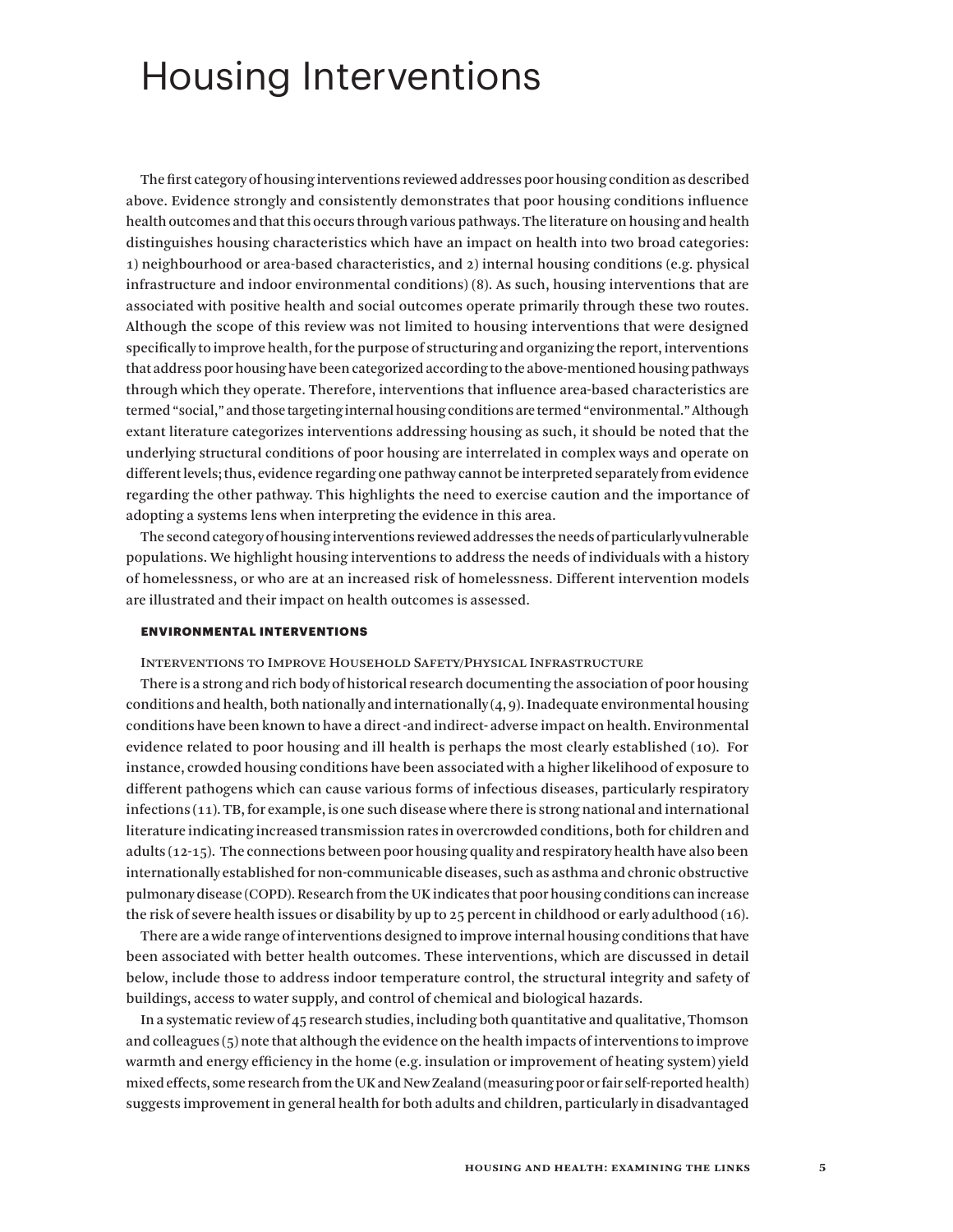neighbourhoods. These interventions appear to have a positive influence specifically on self-reported mental health outcomes with less likelihood of stress, mental illness, and improved levels of happiness in members of participating households (17, 18). Furthermore, heat and energy interventions have also been associated with significant improvement in respiratory health outcomes, resulting in a decrease in respiratory symptoms, in particular, a reduction in symptoms of asthma, cold or flu in both children and adults, and a reduction of wheezing in children (17-19).

Apart from warmth and energy efficiency, other elements of the physical infrastructure (such as unreliable/inadequate heating systems, excessive noise levels, and faulty building construction) have also been associated with adverse outcomes. These outcomes include high rates of physical injuries related to fire, scaldings, drowning and carbon monoxide poisoning, particularly for children and seniors (20). A recent systematic review (20), supported by the US Center for Disease Control and Prevention, Office of Healthy Homes and Lead Poisoning Prevention, and the National Center for Health Housing, on interventions to address housing infrastructure and safety problems, reported that while a number of interventions were promising, sufficient evidence exists on only three to warrant widespread implementation: working smoke alarms, four-sided isolation pool fencing, and preset safe temperature hot water heaters. According to this review, these interventions are reported to be effective in reducing injuries, scald burns and deaths due to fire and drowning.

Interventions to Reduce Exposure to Household Biological Hazards

Exposure to indoor allergens is another aspect of poor indoor environmental housing conditions that adversely impacts health outcomes, particularly associated with an increased risk of asthma and or worsening of already existing symptoms, specifically for younger children. This includes exposure to biological allergens, such as fungi, cockroaches and dust mites. Although a wide range of interventions have been implemented to tackle exposure to these allergens, the literature specifically suggests only a few to be effective. One effective approach that has been proposed is a multi-pronged, targeted home-based interventions for asthma, including environmental assessment of the home, education, the provision and use of vacuums and HEPA (high efficiency particulate air) filters, use of mattress and pillow covers, cessation of smoking and reduction of second-hand smoke exposure, intense household cleaning, and cockroach and rodent management, according to an extensive review of the evidence conducted by Krieger et al. (21).

Evidence from another systematic review (22) on the effects of housing interventions on children's health suggests that eliminating the source of exposure to dust mites, such as replacing old carpet and bedding, yields improvements in asthma outcomes for children in low-income families. Integrated pest management for the control of cockroach infestation, and a combined eradication of moisture and mould in homes are among the interventions that have also been noted to have a positive effect on asthma outcomes  $(21)$ . The use of dehumidifiers to reduce moisture and air filtering equipments appear promising, although sufficient evidence for implementation is currently lacking (21).

Interventions to Reduce Exposure to Household Chemical Hazards

In addition to biological hazards, poor environmental housing conditions can also increase the likelihood of exposure to chemical agents, including lead, radon gas, second-hand smoke, volatile organic compounds, and pesticides, for low-income families or those living in congregate settings. Sandel and colleagues (23), in their review of the evidence on interventions designed to control biological agents, conclude that the most effective interventions include active radon air mitigation through soil depressurization, integrated pest management for pesticide control, smoke-free policies, and lead hazard control. These interventions have been linked to a reduction in cancer incidence and death as a result of reductions in radon levels; reduction in morbidity and mortality associated with second-hand smoke including acute coronary symptoms; reduction of neurological problems associated with pesticides; and a reduction of blood lead levels, and associated lead poisoning cases, particularly in children (23).

 It is important to note that key interventions, particularly those related to smoking, can have wider health implications, beyond cancer and cardiovascular related outcomes. For example, evidence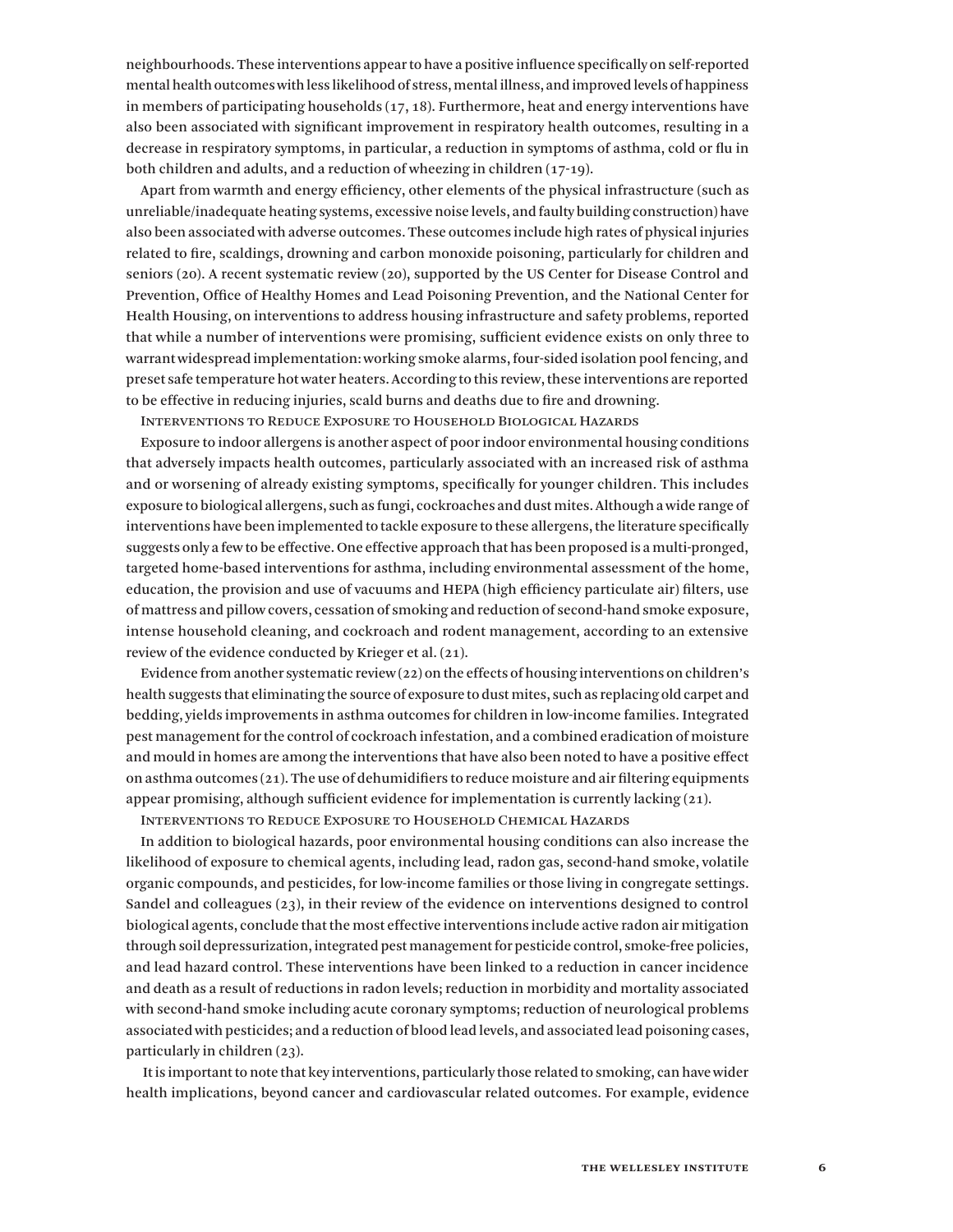strongly supports the association of TB outcomes and smoking (both active and passive), in that smoking increases the likelihood of acquiring infection given exposure, as well as the likelihood of disease progression  $(24)$ . This is also linked to housing density or crowding, for isolated First Nations communities in Canada (13), where smoking, crowding, and tuberculosis rates all tend to be significantly high. As such, interventions that address smoking-related hazards in the home (especially in shared accommodation settings) would not only affect chronic disease outcomes, but could also potentially reduce the spread of respiratory infectious diseases, particularly TB, in Aboriginal communities who reside in rural northern areas of Canada.

Interventions to Improve Water Supply

The lack of adequate and clean water supply and proper sanitation facilities also contributes to poor housing conditions and is associated with other infectious diseases such as skin infections (25) and diarrhoeal disease (26). In remote Aboriginal communities this may be more pronounced. In Australian Aboriginal communities facing poor environmental housing conditions, some evidence suggests that the presence of proper sewage removal facilities for housing has the strongest impact on reducing childhood skin infections (25). Moreover, public health evidence also indicates that water provision and adequate sanitation when combined with hygiene education yields positive health effects, particularly in reducing childhood diarrhoeal disease in these disadvantaged communities.

While access to water may not typically be an issue in urban centres in developed countries, it has recently been identified as an area of heightened vulnerability for some. Financial constraints may limit access to and use of affordable water supply in poor communities. Such conditions are likely amplified in poor or unstable housing, where issues of poor sanitation can contribute to poor health, or where dehydration may worsen pre-existing health concerns (27). Similarly, recent research in the UK suggests that some communities may be vulnerable in unanticipated ways. The Joseph Rowntree Foundation notes that people who reside in poorly constructed homes or in "urban heat islands" ("places that absorb heat over time because of the local built environment" (27)) may suffer compromised health as a result. This is especially true for the very young, elderly or those with respiratory problems (27). Such unexpected risks may exist in other vulnerable communities, such as high density apartment buildings where poverty is concentrated (28).

## **SUMMARY**

The above summary of evidence demonstrates that poor housing does have a significant health impact. Evidence would appear to be more mixed on what kinds of policy and program interventions work in ameliorating this impact. This may be partially the result of methodological limitations: most studies are of single interventions or of particular populations or service or geographical settings, but housing and health are shaped by a complex set of interdependent and dynamic factors. This could imply that more multi-pronged and cross-sectoral interventions may be more effective. There are promising indications of this potential.

#### Healthy Housing Program

Healthy Housing is a program implemented by New Zealand's Housing New Zealand Corporation, a government agency that provides housing services to those in need. This is an example of a unique and innovative initiative designed to address the health and housing needs of disadvantaged people living in substandard housing conditions, most of who are from Indigenous communities. This program takes a comprehensive, cross-sectoral and multi-pronged intervention approach to meeting the health and social needs of tenants who are precariously housed. A unique strength of the program is its foundation on a participatory model to assess the needs of families and individuals and to best address both environmental and social housing conditions, while simultaneously facilitating access to health and social services. Evaluations of program effectiveness suggest an overall improvement in the health and well-being of the tenants, including a reduction in disease incidence (e.g. asthma and other respiratory diseases, meningitis), personal injuries, risk factors for chronic conditions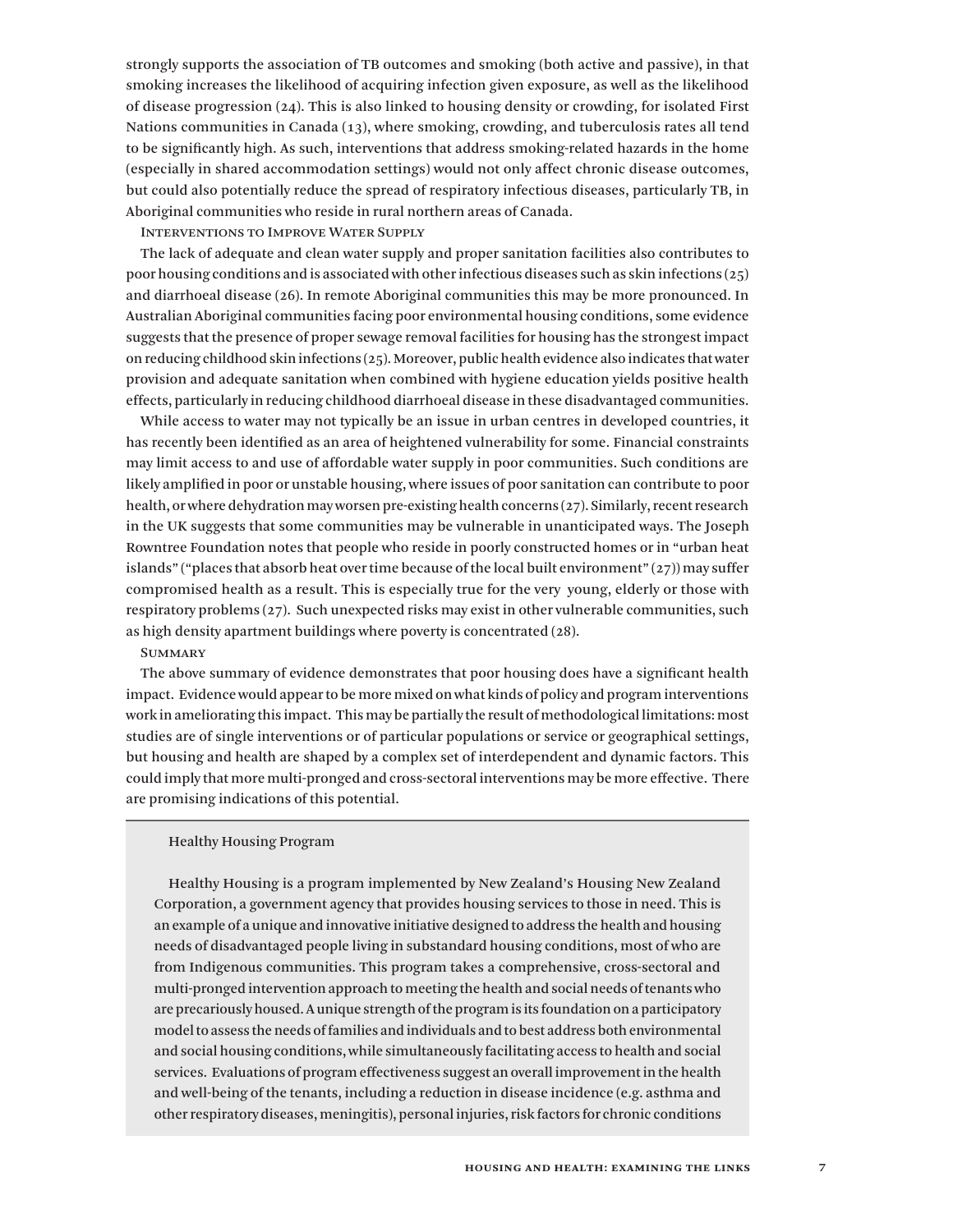such as obesity (e.g. reduced mobility), and self-reported hospitalizations. Moreover, there are indications of improved social outcomes, as families reported improved living environments contributed to an increased sense of social cohesion and a sense of belonging. The evidence suggests that the impact of this initiative on health and social outcomes is not only effective, but also sustainable (29).

In addition, researchers in population health are looking outside of the scope of traditional public health interventions to non-traditional mechanisms for introducing and effecting changes to housing and health outcomes. Edwards and Speer (30), for example, raise the idea of drawing on legal mechanisms as an intervention to support better housing. Enforcing building code by-laws could be a means to improve housing conditions, particularly in disadvantaged and marginalized communities. As of yet, however, this work remains only a proposal, and would realistically require considerable interdisciplinary and inter-sectoral collaborations to implement. Nonetheless it suggests new and innovative areas to consider for environmental interventions related to housing and health.

### SOCIAL INTERVENTIONS

Relocation and Rental Assistance Interventions

Although the term social intervention may be subject to different interpretations, the literature on housing interventions recognizes interventions addressing neighbourhood-level characteristics as social, whether in the form of neighbourhood revitalization, public housing, or relocation. In North America, particularly in the United States, interventions addressing area-based characteristics of housing have primarily been in the form of tenant-based rental assistance programs geared towards relocation. The US-based programs of Housing Allowance Experiment, Section 8, and Moving to Opportunity (MTO), are examples of housing interventions that have been implemented in cities across the country, primarily designed for relocating disadvantaged and low-income families from high-poverty neighbourhoods to low-poverty neighbourhoods by providing them with rent subsidies and giving them the opportunity to seek housing in the private rental market.

The MTO program, for example, was an experimental relocation program carried out by the US Department of Housing and Urban Development agency (HUD) in five US cities between 1994 - 1998. Funding for the program was primarily provided by HUD, with 70 million dollars in rental assistance, and additional funding support was provided by national and local housing authorities as well as non-profit organizations who participated in the program (31). An estimated 4,608 families were eligible for the program, of these, 3,169 were provided with rental support and 1,676 were able to successfully relocate (31). Eligibility for the program was based on prior residence in public housing in a neighbourhood with at least a 40 percent poverty rate, and having children under the age of 18 years old. Relocation was only permitted to neighbourhoods with a less than 10 percent poverty level. The major difference between Section 8 ( the national US tenant-based rental assistance program provided by the US Department of Housing and Urban Development) and the MTO programs is that the MTO had restricted neighbourhood eligibility criteria as outlined above, as well as providing housing counselling to qualifying families, in addition to housing vouchers. The objective of the program was to assess the impact of relocation to low-poverty neighbourhoods on the lives and wellbeing of low-income families residing in public housing in high-poverty neighbourhoods.

Because this was a large-scale randomized, experimental project, both control and comparison groups were also selected from the eligible pool of 4, 608 families. A total of 1140 families who were offered no assistance and remained in their neighbourhoods were selected as controls, while a total of 1,350 families who were given Section 8 vouchers (with unrestricted neighbourhood eligibility) were selected as a comparison group (32).

An impact evaluation of the MTO program was conducted two years following program implementation. This evaluation focused on 540 households in Boston. The findings suggest that relocating to a low-poverty neighbourhood may be linked to better health outcomes for children,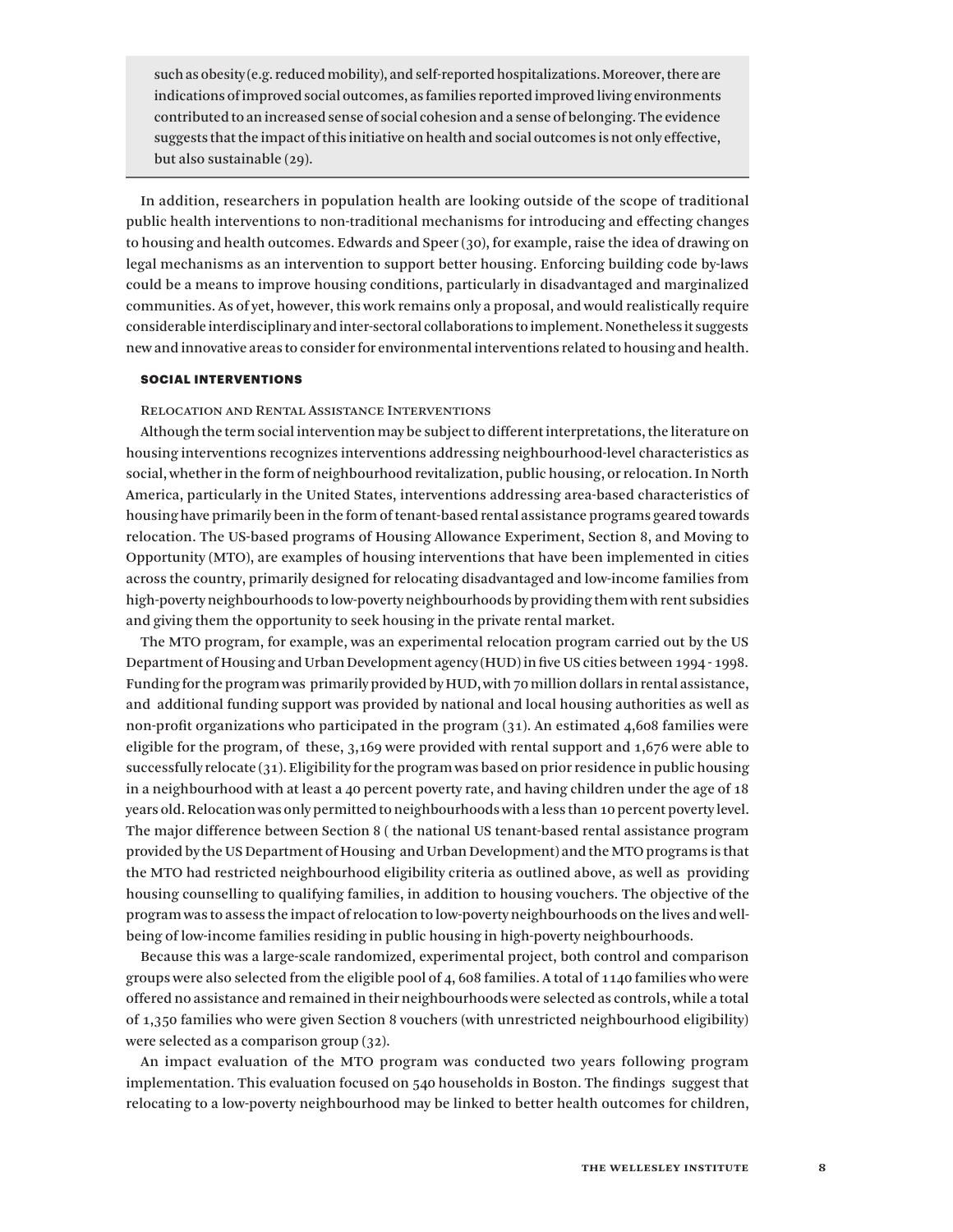especially in injuries and cases of asthma requiring medical attention (33). It is not clear whether this was due to the intervention itself, or related to a shift in some external contextual or circumstantial elements. One possibility is that relocation may disengage people from routine services, giving a false perception of reduced health care use and therefore of a decreased need (34). An evaluation of MTO programs focusing on mental health impact from several cities suggest positive mental health outcomes, particularly for low-income mothers, children ages 6-13 and female youth, ages 13-19 (32, 35). A large-scale, longer-term evaluation of the MTO program after 5 years (31) goes on to demonstrate improvement in physical conditions and safety for adults, female youth, and children, and it appears that this may be one mechanism through which neighbourhood-level characteristics influence mental health  $(32)$ . The greatest improvement in physical health for adults was a reduction in the incidence of obesity (31), which may reflect greater access outdoor spaces.

A recent extensive review (32) of evaluations on the MTO programs across the US suggests that relocation interventions may yield differential impacts by gender and age related to mental health outcomes. For example, mental health outcomes for male youth ages 13-19 were substantially different and were associated with little impact, no change or negative impact in some cases (31). The evaluations suggest that this differential impact for boys may be due to less social integration in the newer neighbourhoods, and possible exposure to discrimination (32). As such, it is essential for gender-based analysis to be incorporated into research and program planning for poorly housed populations.

The US-based evidence from rigorous systematic reviews (8, 34, 36) suggest that tenant-based rental assistance and relocation interventions are associated with better overall health outcomes for a number of low-income marginalized groups, (including African Americans and Hispanic populations, women, children, and youth) and thus have the potential to play an important role in reducing systemic health disparities. Two of these extensive reviews (8, 34) report that for families with low socio-economic status, specific health outcomes include improved mental health status in both adults and youth as a result of reduced symptoms of depression and anxiety; feeling of safety for both adults and children in the new neighbourhoods as result of less perceived exposure to neighbourhood violence and social disorder; reduction of risky behaviours in youth, both in schools and homes; and reduction in the frequency of incarceration due to crimes committed by youth. Furthermore, the improvement of substandard housing conditions that posed health risks such as non-functional plumbing, rodent infestation, and poor safety measures, have also been reported by one study as having particular relevance (34).

There is growing literature in Canada and internationally that focuses on the relationships between place and health and well-being outcomes. Area-based interventions, while organized geographically, have been typically directed at individuals rather than tackling the contextual factors or structural issues (37). Locally there have been some notable exceptions including efforts to address the housing-related needs of "vertical communities" (28, 38). Vertical communities is a phrase used to distinguish the particular experiences and needs of residents in high rise apartment buildings. While often overlooked in discussions on housing, these communities have recently gained attention for dense concentrations of poverty  $(28)$ . The connections between health and poor conditions in such communities are clear and include poor structural conditions, overcrowding and vermin infestations. In a number of urban centres (including Toronto) there are initiatives underway to direct attention to the needs of vertical communities including efforts to repair and restore the quality of such housing and promote mixed income buildings. Internationally a movement around Healthy Cities has strived to conceptualize area-based initiatives more broadly. These developed around practical, regional interventions to address health disparities and address the social determinants of health at the community level in urban centres. Problematically, the evidence around such initiatives has been fragmented and offers little insight into effective strategies across settings and populations (39).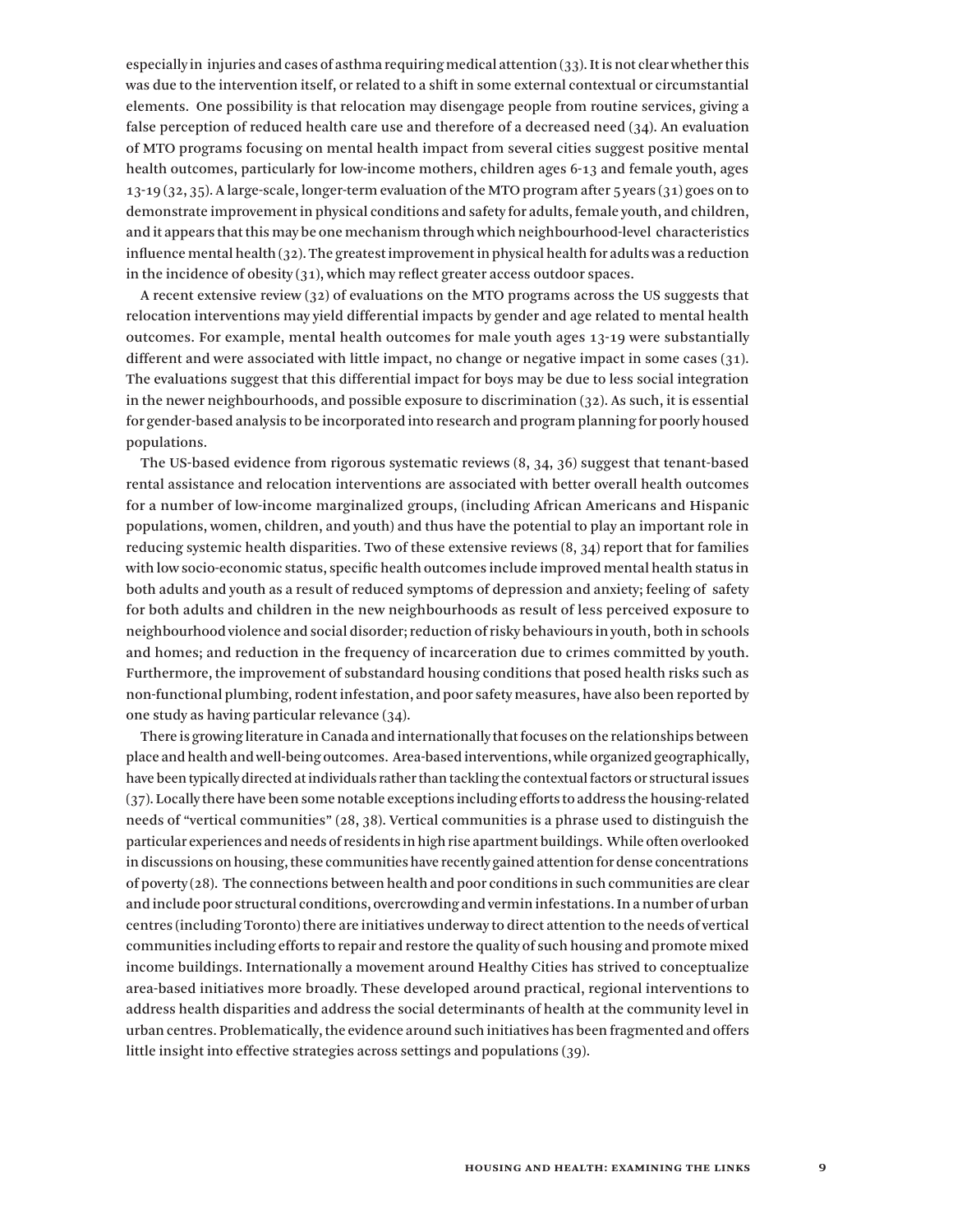#### Neighbourhood Revitalization

# **United Kingdom**

In the United Kingdom, there is a growing body of work focused on revitalizing neighbourhoods in which low-income and marginalized groups reside (also known as urban regeneration, or areabased initiatives). Such interventions in the UK include national, multi-agency area-based initiatives such as Single Regeneration Budget and the New Life Urban Scotland. Evidence on the effectiveness of these interventions is highly variable (40). Some of these area-based strategies have explicitly focused on reducing health disparities: for example, the Health Action Zones (HAZ) in England were designed to bring together government, community and other stakeholders to develop integrated local plans and to coordinate and link diverse needs and services including employment supports, housing, education, social services and healthcare programs to address local health disparities (41, 42). This initiative was short-lived. Critics argued that the HAZ initiative lacked focus and direction. A more balanced view may be that such initiatives were under-resourced while striving to reconfigure complex and well-established systems of care and services. British area-based strategies have been promising in terms of service innovation and more integrated planning. However, a commitment to investment and comprehensive, longitudinal research would be needed to assess longer-term health and social outcomes.

# **Canada**

In Canada, neighbourhood revitalization programs have been initiated in a number of cities across several provinces including Vancouver, Ontario, Quebec and Manitoba. Although diverse in scope, these initiatives have been established and funded through a partnership between local, federal, and provincial governments, while they are often community-based and more specific to local needs. An example of this is the Toronto-based Regent park neighbourhood revitalization and social development initiative (43) which recently received over half a million dollars in funding from the government. This initiative is focused on replacing 2,083 old rent-geared-to-income housing units and developing an additional 3,000 new units some of which will be offered at an affordable price for low-income families, while others will be based on market rent in order to create mixed-income neighbourhood. In addition, it is expected that the project will enhance community capacity, improve service provision, and address the wider social adversities facing the community in this neighbourhood (43). Although these initiatives are considered promising, particularly for social outcomes, evaluation studies are currently limited, especially for health outcomes. This could possibly be explained by longer time frame for real effects of the interventions to be realized. An important consideration in such housing and neighbourhood based initiatives is the emphasis on "mixed income" settings, which is believed to lead to better social outcomes and less likelihood of "entrenched" communities of disadvantage (28).

## HOUSING INTERVENTIONS FOR THE HOMELESS

In the literature on housing interventions and health, there is a substantive body of work devoted to the development and testing of housing models for individuals with a history of homelessness and those with complex health needs (for example mental illness and substance abuse issues). Much of this work has been limited to the design and implementation of housing programs in large urban settings. Studies of such interventions are broadly representative of the homeless population in terms of demographic make-up; reflecting a greater representation of men than women, a significant subpopulation affected by severe, and persistent mental illness, and recurring substance abuse issues.

However, much of this work remains restricted to relatively small populations, testing interventions on a project-by-project basis. There is, as a result, no evidence that reflects large scale, populationbased initiatives. Instead much of the evidence reflects singular housing initiatives at one point in time, or more encouragingly, projects over some duration (up to 5 years). While few have studied the longer-term impacts of such housing interventions, most offer some evaluation of their effectiveness in reducing key markers such as housing stability, and the use of alternate services (including hospitals and treatment facilities).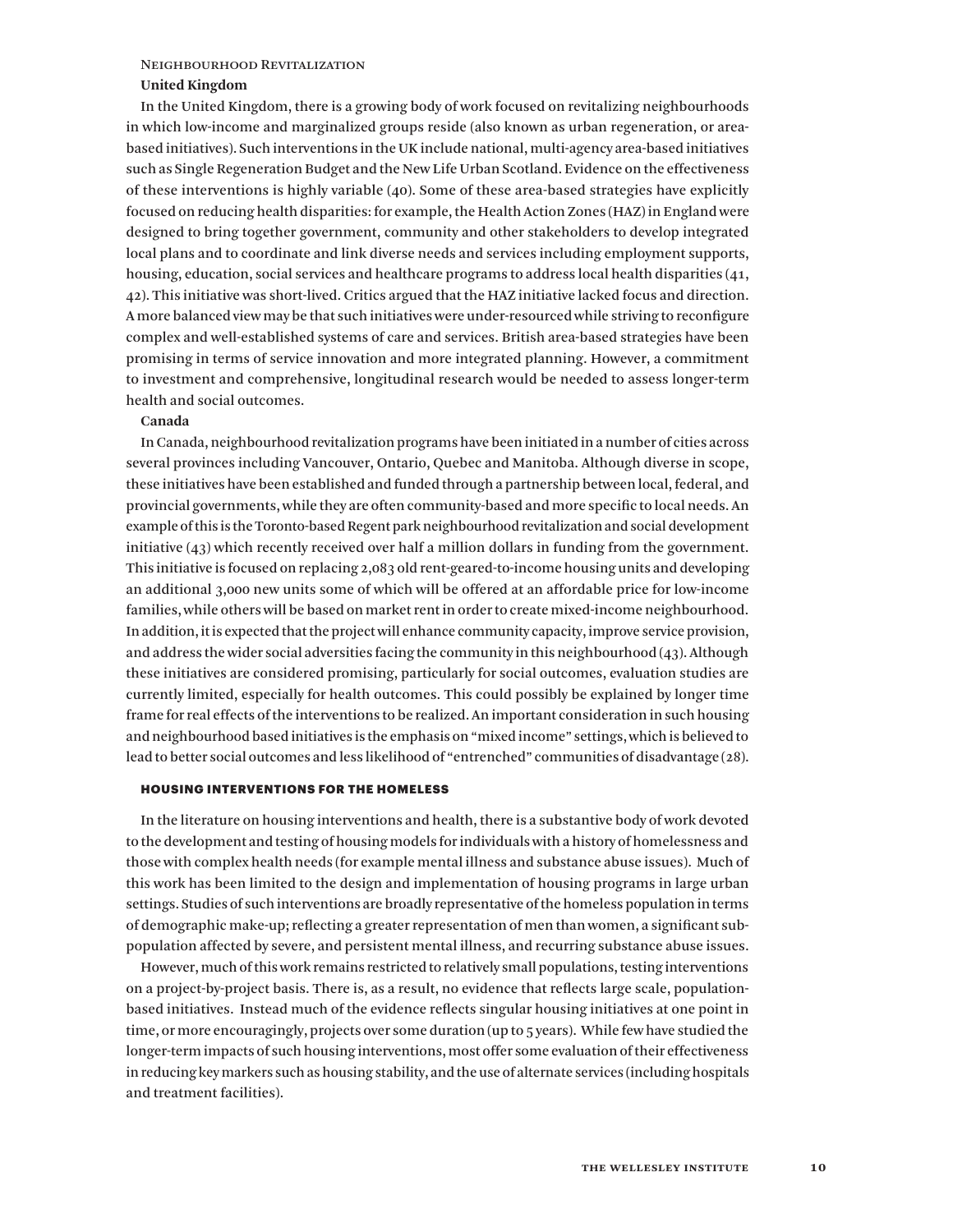Research that examines housing outcomes and health tends to focus on specific associated conditions and symptoms. Housing interventions for people with mental illness or a history of homelessness often place their emphasis on a reduction in substance use, psychopathology, and the sustainability of housing over time, while for individuals with HIV/AIDS housing status is noted as well as adherence to use of anti-retroviral treatments (44). The evidence, as a result, remains largely focused on housing outcomes for subpopulations with specific (and sometimes complex) health needs. There would be clear value in contrasting the differential risks that may come with unstable housing, as well as the benefits that stable housing can yield across vulnerable populations.

The evidence in this field is comprised of work of varying methodological rigour. There are few experimental and quasi-experimental studies conducted, although they do exist. More commonly there is a strong body of work that is "practice-based" which can offer some insight into program delivery but remains methodologically weak. Assessing the effectiveness of any of the models of housing interventions for the homeless is made more complex by the integration of housing and support services to meet the physical and mental health needs of tenants.

Different approaches have been employed when delivering combination of support services and housing programs, categorized in the literature as "supportive housing" and "supported housing" (81), although the two may not always be clearly differentiated. Services take different forms in supportive housing and can range from relatively minimal case management services to more intensive versions of ongoing care, including comprehensive treatment in the form of Assertive Community Treatment (ACT) teams. The intensity of such supports varies and may be provided onsite through the housing provider, or "de-linked," offered through providers that are external to the housing service (45). Whereas, in supported housing, support services are not integrated into the housing service. Individuals are in independent housing and any participation in support services takes place in agency based or community-based settings that are offered off site, not integrated as part of housing placement (82). Recent research work commissioned by the Wellesley Institute provides a comprehensive overview of the characteristics of supported housing, including both resident and provider perspectives (82). According to this research, service providers believe that stable housing provides residents with an enabling environment, enhancing their participation in community living, and resulting in an increased self-confidence.

It is important to note the relationship between services and housing for some populations; housing interventions are linked in critical ways to health and support services, and to some extent, the effectiveness of such interventions cannot be separated from services (46). The international evidence on models of housing interventions are, in effect, comparisons of different configurations of treatment or care services as well as models of housing design and placement. While the existing evidence on supportive housing centers on investigating the impact of supportive housing on users (individuals who have a history of homelessness and complex health needs), the broader community level impact of providing such services has received little research attention. However, small scale local community based initiatives, such as that of the Dream Team (83) in the city of Toronto, have attempted to explore the neighbourhood level impact of supportive housing provision.There are, broadly, two models of housing intervention for individuals with a history of (or risk of) homelessness, mental illness and/ or substance abuse: the Continuum model and the Housing First model. A consistent element of both forms of housing is some link to support services, as described earlier. The nature of support services varies, but typically includes some configuration of mental health services, drug and alcohol related support services, as well as life skills training and may be mandatory or offered on a voluntary basis. The interconnectedness of such services to housing means that housing interventions for this population place a marked emphasis on specific health issues, such as mental illness and substance abuse. This relationship is critical to be aware of because the success of some programs has been linked with the integrated availability and use of such services.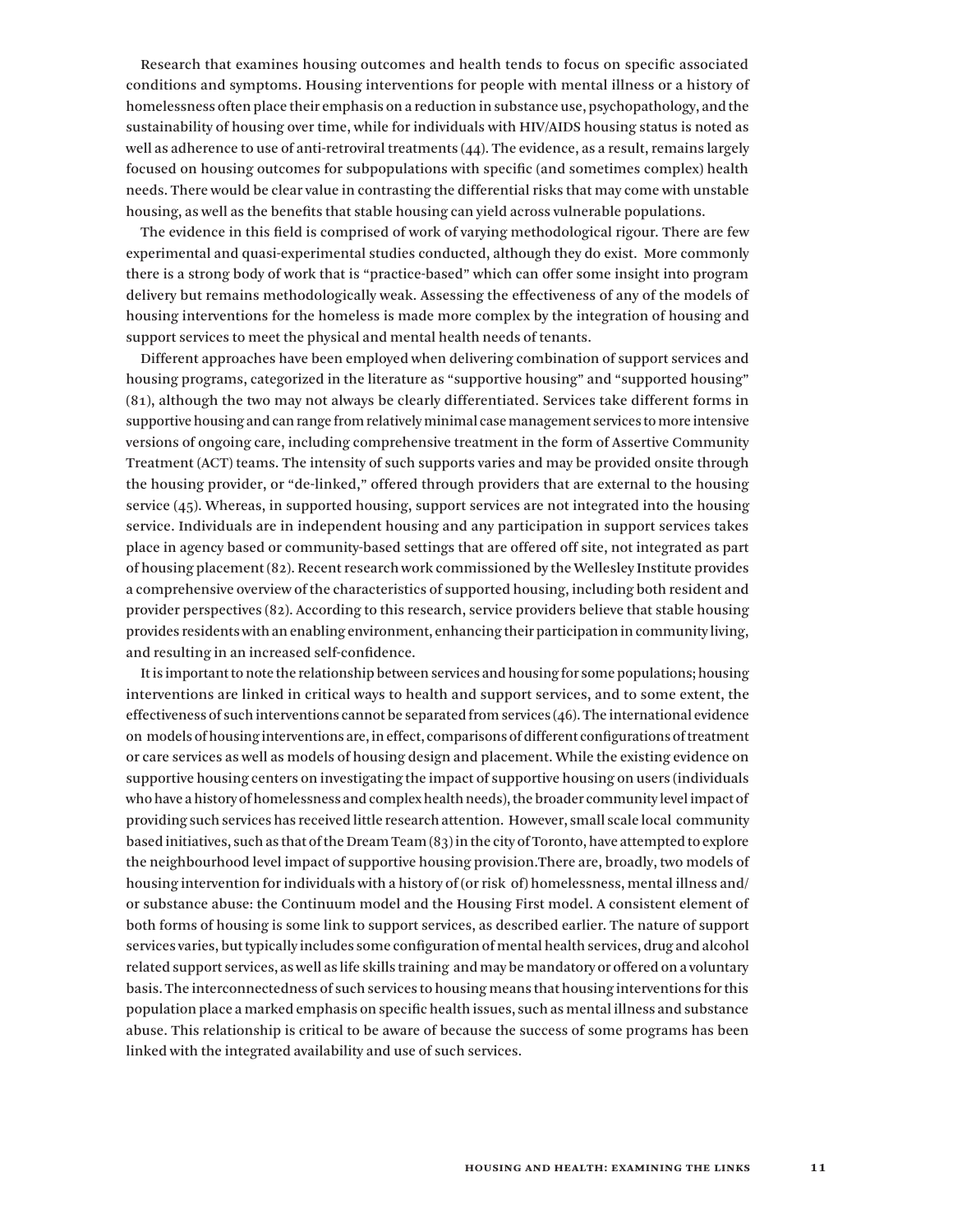#### Dream Team

The Dream Team is a Toronto-based group made up of individuals living with mental illness. They advocate/lobby around issues related to mental illness actively challenging the often held negative perceptions of supportive housing. The Wellesley Institute supported the Dream Team to look at the impact of supportive housing on communities over time; how it impacts on property values, crime rates and overall quality of life in those neighbourhoods. Using two sites in downtown Toronto, Dream Team members conducted interviews with residents, neighbours and local business owners. Their findings highlight that the buildings had no negative effect on property values or crime rates. Furthermore, they indicate that tenants can have a positive impact on neighbourhood well-being by contributing to the overall neighbourhood cohesion, and economic well-being as they contribute to local businesses. This work is unique in its ability to draw strong links between "local" evidence and broader bodies of evidence, contributing to growing community-based research work on housing interventions (83).

There are, broadly, two models of housing intervention for individuals with a history of (or risk of) homelessness, mental illness and/or substance abuse: the Continuum model and the Housing First model. A consistent element of both forms of housing is some link to support services, as described earlier. The nature of support services varies but typically includes some configuration of mental health services, drug and alcohol related support services, as well as life skills training — and may be mandatory or offered on a voluntary basis. The interconnectedness of such services to housing means that housing interventions for this population place a marked emphasis on specific health issues, such as mental illness and substance abuse. This relationship is critical to be aware of because the success of some programs has been linked with the integrated availability and use of such services.

### CONTINUUM MODEL

The "continuum" model (also known as the "staircase" model) is where housing placement is a staged process; the individual moves through transitional settings from shelter to (ideally) permanent housing placement. In this framework, housing readiness is linked to the resolution of any treatment issues. This is illustrated by adherence to a medically defined treatment plan (for mental illness) or by abstinence (for alcohol and drug use).

The continuum model has, historically, been the model of choice both in Canada and internationally (47-50). Within this model, housing can take different shapes at different stages: from emergency shelters and transitional housing to shared/group housing placement, to fully independent accommodation. At the different stages there can be differing levels of support and supervision, with the majority of housing programs contingent on abstinence from alcohol and drug use and compliance with treatment plans (which may include ongoing mental health and substance abuse treatment, as well as life skills training).

The evidence as it stands on "continuum" models of housing interventions remains conflicted. Some researchers have argued that these approaches have broadly achieved their goals of providing stable, safe and secure housing to vulnerable people with special need and, for many, addressed goals of transitioning people through stages of life skills training and housing readiness to permanent or settled accommodation (49). Nelson and colleagues (46) in their review of studies of housing interventions note stronger findings in housing placements where support is an integral part. Although limited, some of the research reviewed by Nelson et al. suggest improved health outcomes for individuals with mental illness, including reduced hospitalization and substance use (46). This is consistent with the evidence in specific studies.

Where housing is contingent on abstinence, the evidence remains mixed, especially for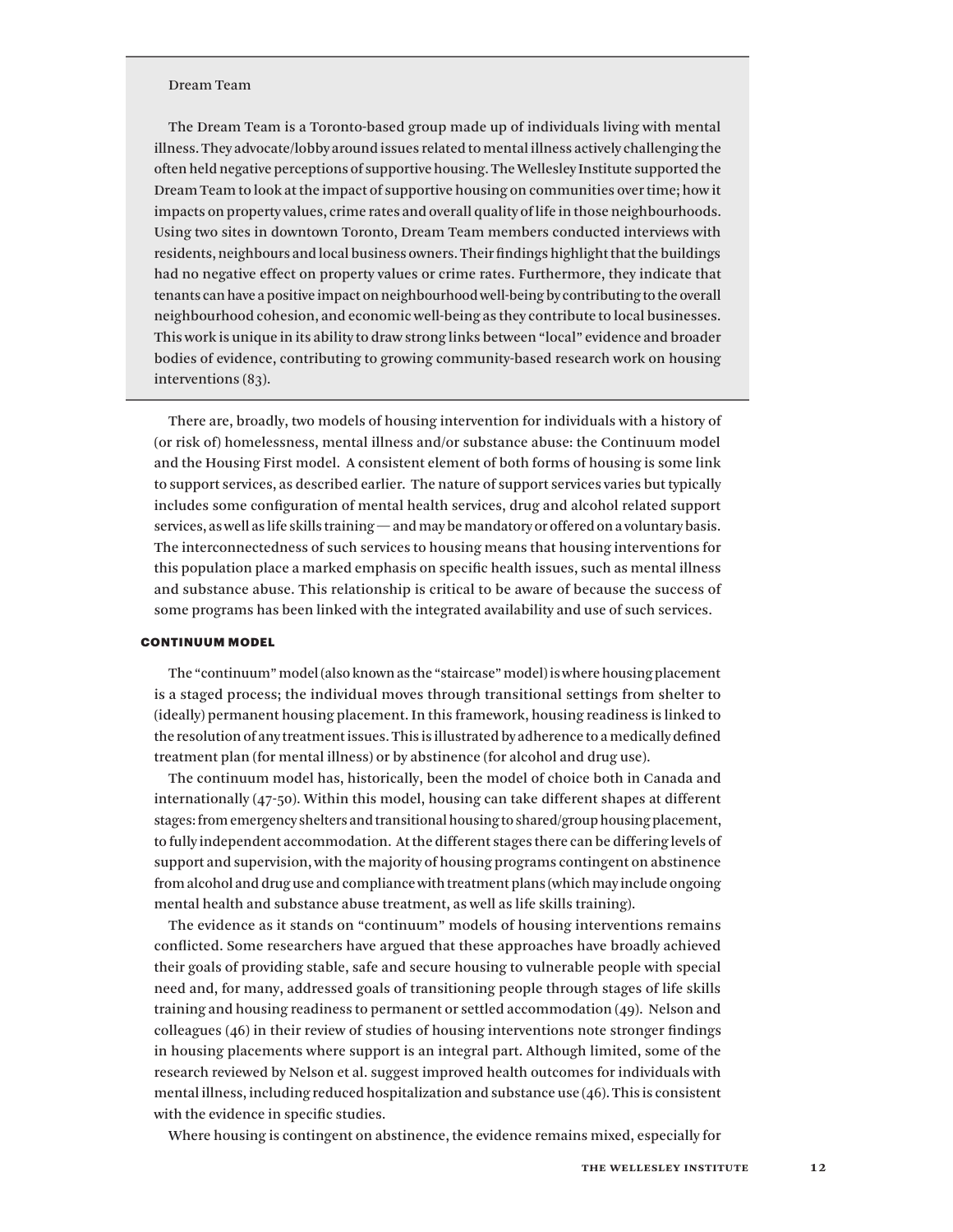those with a history of chronic or prolonged homelessness. Some evidence reports positive effects of this model for homeless individuals who are undergoing treatment (51) and those who have completed treatment (52) for substance use, compared with those receiving housing referrals without drug or alcohol treatment. The results suggest a decrease in substance use, incarceration rate, and an increase in employment and monthly income, and housing stability.

While the continuum model remains a dominant framework of intervention for vulnerable populations, there are several important limitations to this model. The demands of housing readiness may fail to appreciate the complex health-related needs of vulnerable populations, effectively punishing people who fail to maintain abstinence or who struggle with expectations of medication or treatment compliance. Moreover, this model may fail to appreciate the cyclical nature of such health issues, limiting therapeutic progress to periods of conformity rather than advancements in the day to day management of complex health conditions (49).

Finally, a key critique of this housing model is that people may get 'trapped' in prolonged stays in transitional settings rather than moving on to permanent housing (50). Expectations around abstinence to alcohol/drugs may heighten this as many permanent housing programs insist that residents have a documented period of uninterrupted abstinence from alcohol and drug use. Moreover, for individuals with a history of psychiatric illness, compliance with treatment expectations is not without problems. Adherence to psychotropic medications is a contested issue for individuals in recovery. In addition, the cyclical nature of mental illness may mean that people experience recurring symptoms in spite of adherence to ongoing treatment. These conditions may undermine the very intent of such services, creating a bottleneck of individuals who remain in poor or substandard "temporary" accommodation.

### HOUSING FIRST

Critiques of the continuum model of supportive housing led to the emergence of a new model: Housing First. The Housing First (HF) model approaches recurrent homelessness, mental illness and substance abuse from the starting point that the individual should be given housing first, and then offered support services to meet their varying needs. This model endorses a harm reduction philosophy, which stresses the importance of reducing adverse consequences associated with substance use rather than mandating abstinence, while providing a safe and supportive environment (84). Individuals are not expected to be abstinent or medication compliant, but are expected to meet some minimal conditions around meeting financial obligations and take part in a money management program. All other support services are made available but remain voluntary. Developed by New York's Pathways to Housing in 1992, this model has provided persuasive data as an intervention to address the issue of recurrent homelessness, and to address mental illness and substance abuse issues in a humane and de-stigmatizing way (53).

Using scattered site apartments, the HF model strives to integrate individuals into the surrounding community, rather than segregating them in specific buildings. This has in recent years become a distinguishing mark of the original HF configuration developed by Pathways to Housing in New York. Adaptations to the model in other settings may not be as well-documented as the Pathways program, and can complicate our understandings of who this program works for and under what conditions.

The Pathways to Housing evidence is compelling. Their greatest indicator is housing stability, with 85 percent of tenants ( $n=242$ ) still housed at 5 years follow up, as contrasted with people housed in continuum models of housing for the same time period (53). Recent evidence suggests that Housing First clients who are dually diagnosed spend less time in hospitals for psychiatric outcomes (54). The effect of the HF model on substance use remains somewhat conflicted; with some studies reporting little or no effect, and some suggesting a small but notable trend to reduced use (50, 55). Further research focusing specifically on homeless people affected by severe mental illness (56) suggests that supportive housing provision for this population yields significant reduction in inpatient and outpatient hospitalization days, shelter use, time jailed, as well as annual cost associated with service utilization. However, the study only reports the results for the overall population, thus it is unclear whether there is any differential impact due to demographic differences, particularly gender. Recent research from Pathways is striving to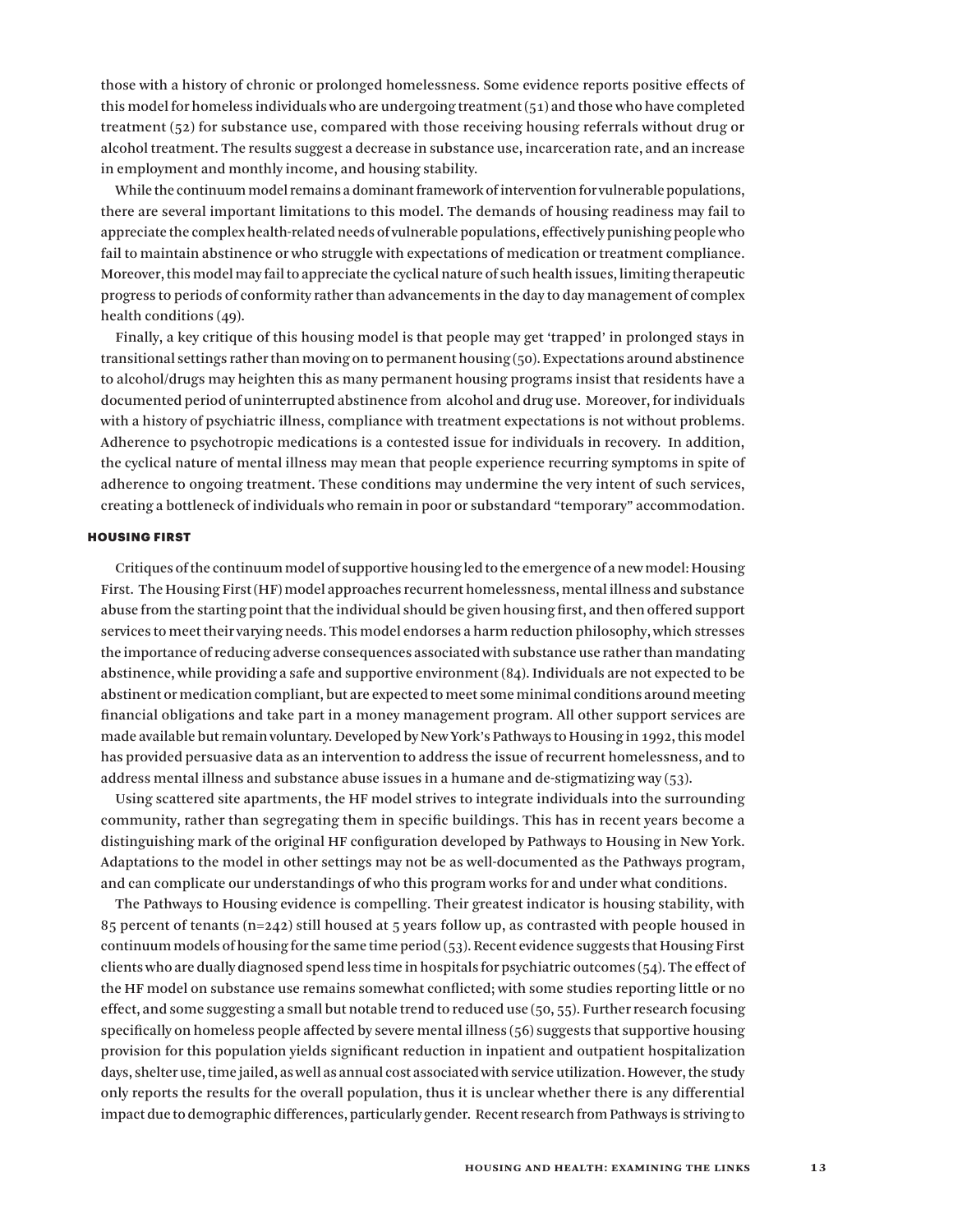understand the experience of tenants in greater detail, including the unique vulnerabilities they may have (e.g. women with a history of homelessness have a greater history of sexual abuse) and the implications of this for housing stability and a more complex understanding of what periods of increased treatment indicates (not relying on a simplistic reading of symptoms and needs of residents) (57).

The popularity of HF internationally is well-evidenced by initiatives in Canada, Australia, Finland, the Netherlands, and others (49). Interest is growing, with new programmes under consideration in Sweden and the UK. The success of Housing First internationally is, however, too early to predict. The evidence of its implementation remains largely within the US. It would be important to look to the emerging international evidence as to whether the success of the US-based model can be easily and successfully imported (and adapted for different contexts) (48).

Research on the effectiveness of Housing First models in Canada in limited. The Streets to Homes program in Toronto has demonstrated overall success for reducing homelessness, as well as an improvement in many quality of life indicators among its tenants, consistent with the US evidence (Toronto Shelter Support & Housing Administration, 2007 models (58). Demographically, these programs (and studies) share common characteristics with those in the US, with the majority of residents being male, adults between (age 25 to 57). Unique to the Canadian study is that 26 percent of the participants are identified as Aboriginal. This may have implications for the needs of Canadian residents, and the ability of a HF model to adequately address these needs. The significant number of Aboriginal participants is important in the Canadian context because, while Aboriginal people comprise a tiny portion of the overall population, research and other reports indicate that they bear a disproportionately large burden of poor housing and homelessness, and the attendant health issues.

Findings of this program demonstrate a decrease in: utilization of hospital emergency services; incarceration; homelessness; and shelter use, and improvement in self-reported health, stress, personal security and mental health. In contrast to evidence from the US, results from this program suggest reduction in alcohol and drug consumption after a year follow-up. This study also indicates that those who felt they had a choice in the type of housing they received reported the highest level of satisfaction and contentment. Criticisms have been made about the Toronto initiative with respect to affordability, however, with rent changes cited as sometimes exceeding the recommended limit of 30 percent of monthly income (47). These types of variations in the implementation of HF models can have important implications for its success, and may unintentionally heighten the vulnerability of residents, reducing the health-related benefits of such residency.

More recently a large scale initiative operating across Canada is looking to evaluate the Housing First model of housing for individuals with a history of homelessness and mental illness. At Home/Chez Soi, a large-scale, longitudinal, national research project is currently underway investigating the impact of Housing First interventions in five cities across Canada (59). Within this study, different formats for support services will be contrasted, offering in some respects a unique glimpse into supportive housing services. This is a promising initiative that is expected to produce a body of evidence specific to the Canadian context which will inform best practices, and help support the development of a comprehensive national strategy to address homelessness in Canada.

In addition to the prevalence of mental illness and substance use among some homeless persons, another disease of concern affecting this population is HIV/AIDS. A large body of evidence on health outcomes of HIV-infected homeless people demonstrates greater utilization of emergency services, more frequent and longer hospital stays, and a reduction in the use of both prophylactic and antiretroviral treatments (60). Research evaluating the impact of supportive housing provision for HIV-infected persons after diagnosis suggests a reduced risk of mortality due to obtaining housing, when compared with those who did not receive housing (60). In this study, 23 percent of those receiving housing were female, a high proportion were in the 30-49 age group, and more than 60 percent belonged to minority groups such as African American, Latino, and Native Indians. HF interventions, which included intensive case management services for HIV-positive patients, also report improvement in survival, compared to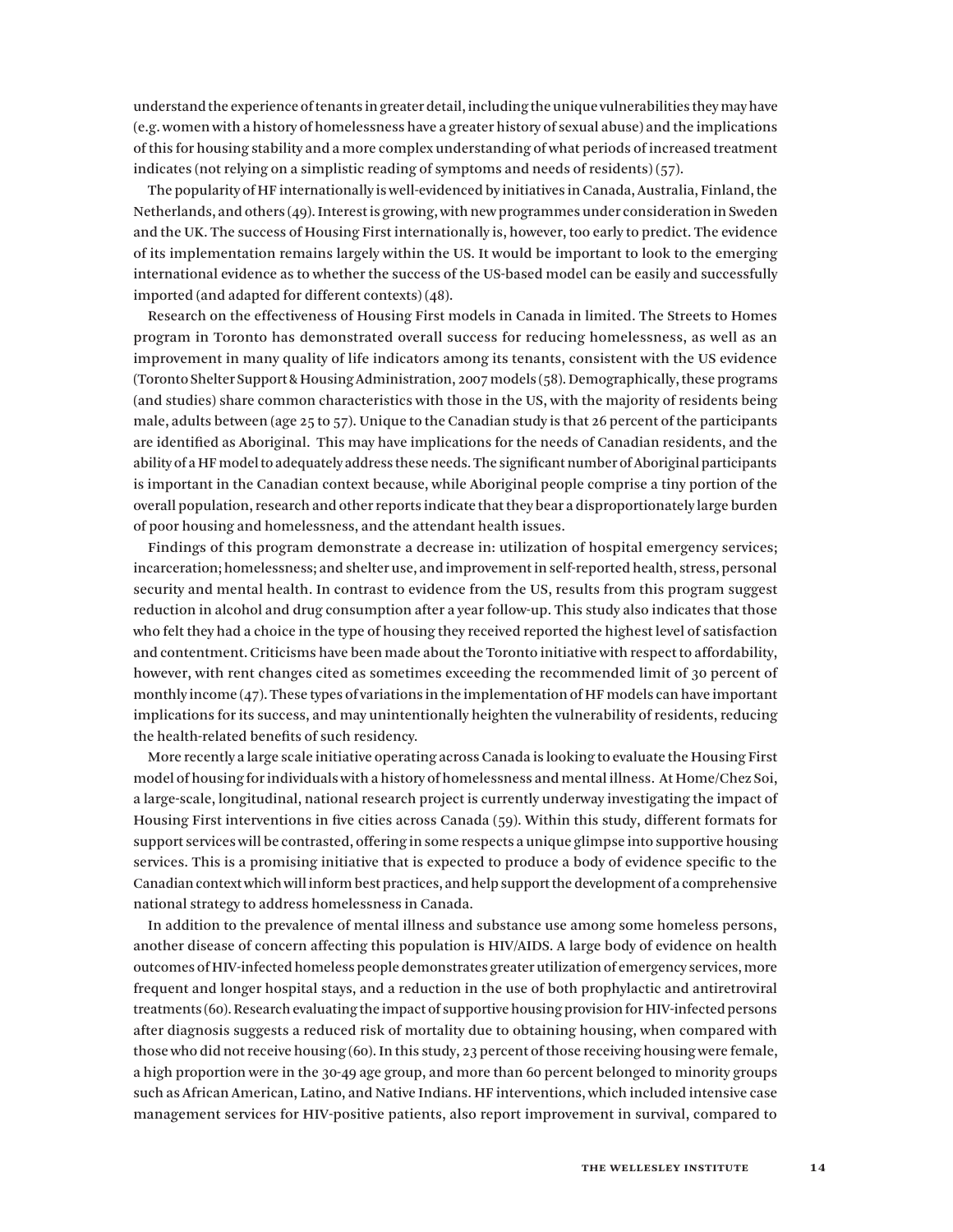patients who did not receive housing support (61). For this study, participants were on average 45 years of age, 28 percent women, and 91 percent African American. Given such impact on vulnerable population groups who suffer disproportionately from HIV/AIDS, among many adverse health outcomes, the results suggest that targeted supportive housing strategies for racialized groups affected by homelessness and HIV/AIDS have the potential to not only improve population-level health outcomes for this disease, but also address health disparities.

Models of housing intervention include a broad range of options: from structured, service rich models of care, to ones that emphasize the autonomy and independence of residents (where links to services are offered but not mandatory) to emerging innovations in "peer-led" configurations. For policy makers, the persistence of the problem and the diversity of programs pose real challenges as they strive to identify what models are best suited to support individuals and communities, under what circumstances. In addition there are important limitations and gaps in the current body of research evidence on housing interventions and population health in Canada and internationally. There is little coherent evidence on supportive housing with certain populations and/or in certain contexts such as remote Aboriginal communities (62).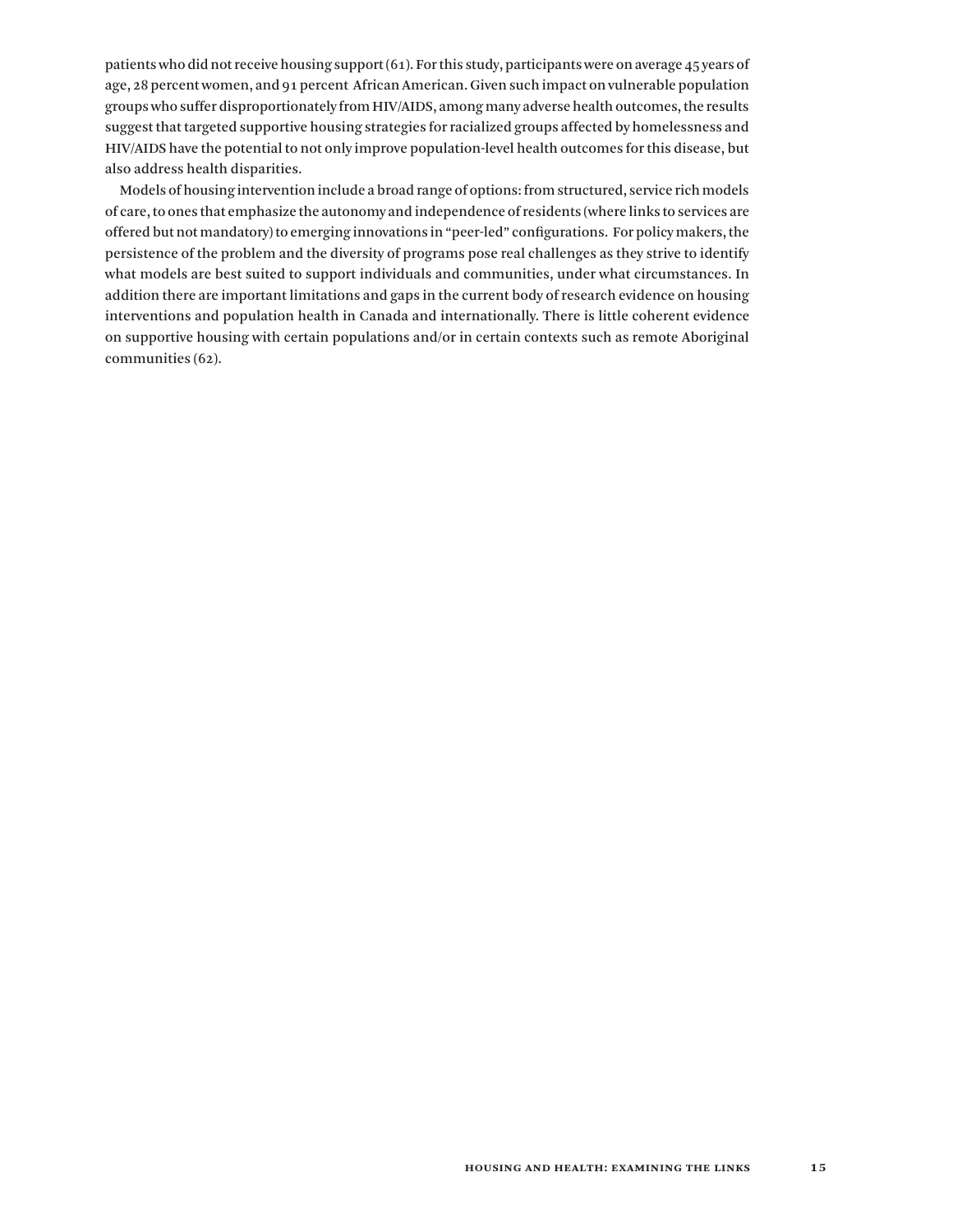# Research Limitations and Gaps

Conceptually, much work in the area of housing intervention research approaches it from the perspective of addressing a specific health issue, whereby housing is the intervention. For example, there is a vast literature seeking to address recurrent homelessness and the concurrent disorders of mental illness and substance abuse. This work offers a considerable value to demonstrating how stable, secure and sustained housing can contribute to a reduction in symptomatology and reduce episodes of homelessness. However, the literature remains poorly defined in terms of other health outcomes or limits the discussion on type of housing to type of support mechanisms.

Methodologically there are challenges in interpreting this work at a broader level. Health and social science research within communities often struggle with the real-world difficulties of study design; while randomized control studies are often regarded as a methodological "gold standard," these are notoriously difficult to implement at the community level. Moreover, critical ethical questions surface about their appropriateness in situations where populations may be at a disadvantage or are in need. There is as a result a wide range of study designs that have been used, each conveying different aspects of the nature of interventions. This inconsistency in study designs proves difficult for pooling insights on the health outcomes from different approaches. It also means that there is a limited ability to generalize findings across populations and contexts. In addition there is a lack of consistency in outcomes within studies using the same study designs. This in itself is not a methodological limitation; however, the body of evidence is limited in that this work has not been brought together, critically analyzed and evaluated to shed some light on why disparate patterns may occur and what we can learn from this.

Seldom does this work delve into the range of housing related factors that may shape population health beyond individual social determinants of health. Subsequently, there is limited insight into the interdependent and cumulative effects of social determinants of health and housing. For example, the ways in which poverty and social exclusion shape access to housing, and how inadequate housing and its resulting adverse health impacts can in turn affect employability and social connections. Placebased research in health suggests that inadequate housing and other adverse determinants of health can have reinforcing and cumulative effects over individuals' life course and on the conditions of particular neighbourhoods and communities (for example, the concentration of disadvantage in urban neighbourhoods) (63, 64). Yet it may be harder to achieve consensus on the nature of interventions and practical initiatives (what works, for who, in what contexts) and ways to meaningfully evaluate them. Finally, it is important to recognize that the nature of communities is dynamic; how housing functions as a SDOH or, interacts with other determinants may differ by context and circumstances.

Definitions of communities and those at risk for poor housing and homelessness emerges as a ongoing issue. There are inconsistent definitions (or sometimes a lack of definition) of homelessness, individuals who are marginally or poorly housed, and other indicators of vulnerability and disadvantage. For some populations, there is limited attention at best. Aboriginal communities (especially those living off-reservation) receive inadequate attention with respect to housing and population health. Individuals who may be economically or socially marginalized are likely to be unduly vulnerable including seniors/elderly, youth, newcomer, ethnic minorities, and members of the LGBT communities (such as transgendered individuals who may be particularly vulnerable).

Women remain under-represented in much of the work, in part due to the over-representation of single men who are homeless or in temporary accommodations. Research on women and housing needs has suggested that women are more strategic in the ways they avoid street or shelter based homelessness, including a greater use of dating relationships as ways to avoid ending up homeless (65). With limited resources to support women in need (beyond shelters for victims of violence) such speculation is not surprising. Finally, individuals with physical, developmental and mental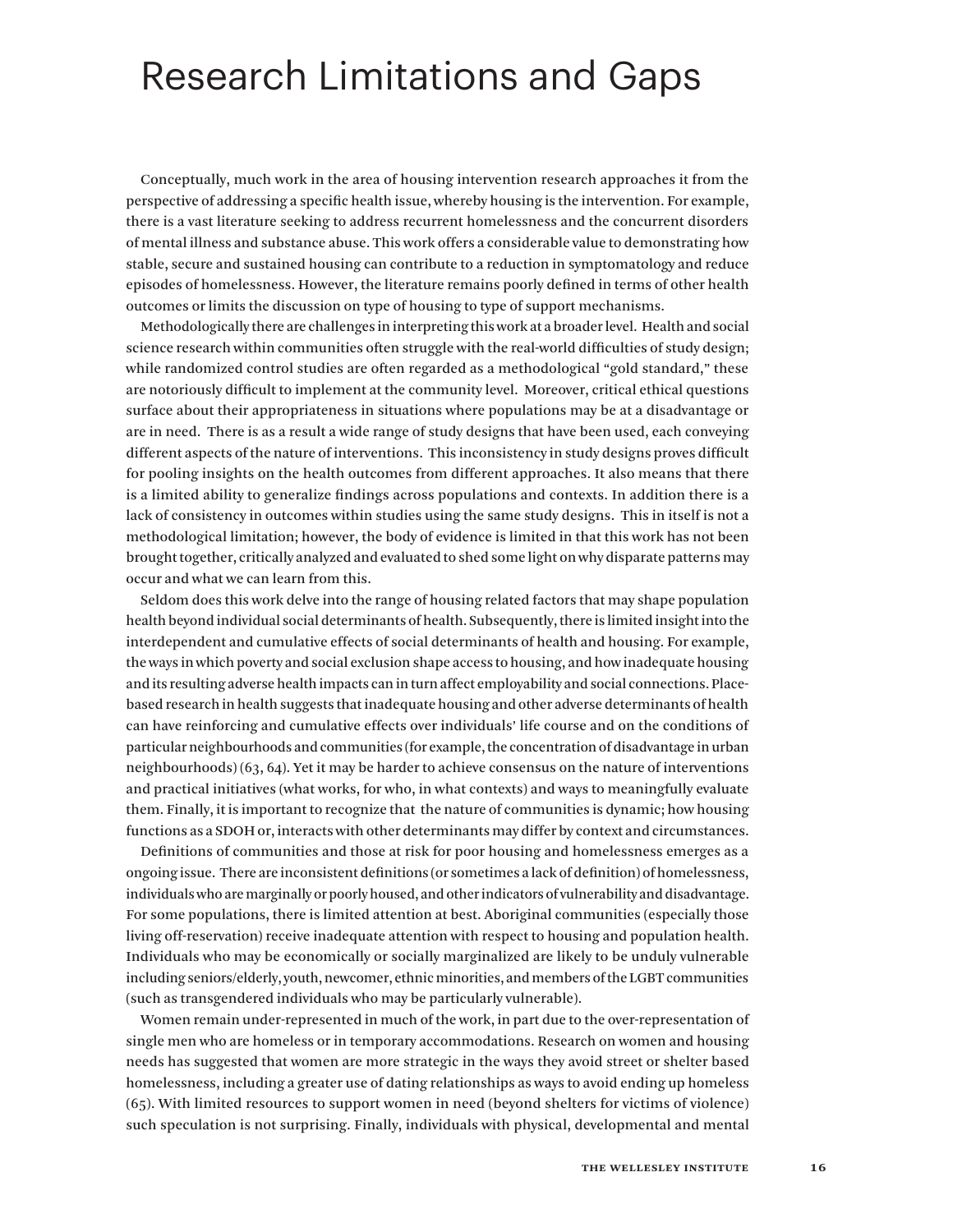disabilities are often overlooked as populations that may be vulnerable. Their needs are in some respects overshadowed by the more extreme manifestations of mental illness or by the urgency of needs for those with substance abuse histories or recurrent histories of homelessness.

Finally, this review raised some additional methodological observations that warrant attention:

- • The absence of baseline data (such information may be collected but is often under-reported by studies). This makes it difficult to interpret the effectiveness of interventions. Moreover without a comparison group – whether a comparable sample, or having individuals compare their previous to current functioning, we are left to speculate on the effectiveness and interpretation of findings.
- Most health outcomes that are discussed in the housing interventions literature rely on self-reported health status rather than measured outcomes. This is important to note as some self-report data may be more or less reliable than others. Revealing information that could be stigmatizing or marginalizing may prove less reliable, for example, substance use patterns or the presence of psychopathology, where individuals feel a social need to under-report.
- • Limited research is available on the impact of housing interventions on outcomes of key chronic diseases (e.g. diabetes, obesity cardiovascular disease, and cancer) as well as infectious diseases such as skin infections, TB and other respiratory communicable diseases. The pervasiveness of chronic mental illness and substance abuse may overshadow these critical health issues and how they intersect with poor housing conditions.
- • There is an absence of well designed longitudinal studies of interventions targeting both the homeless, and the poorly housed. A commitment to more comprehensive studies over time could yield critical insights into the effectiveness of interventions and the unanticipated ways in which housing and health intersect.
- • There is a growing body of economic analysis for housing intervention research. While itis beyond the scope of this review to consider this evidence, it bears highlighting. Like much of the broader research evidence on housing interventions this work often operates in isolation, reflecting isolated cost-benefit analysis of individual programs or interventions (66). A potential area of future research would be to bring together work conducted in this area, and see whether it could be situated within an economic understanding of the impact of the social determinants of health.
- • Finally, we can learn a great deal about housing conditions, housing interventions, and health outcomes if we commit to more comparative research. We suspect that there are strong differences in how housing interventions may take shape in one context over another, locally, regionally, nationally and internationally.

It is essential to be cognizant of these methodological and conceptual challenges in interpreting housing intervention evidence for policy purposes. In addition, it is critical to appreciate the dynamic, inter-connected and complex nature of the factors that shape issues such as the health implications of specific housing interventions; this complexity means that the impact of interventions will be demonstrated on a longer time scale. More encouragingly, there is emerging work that has potential to yield considerable evidence about the intersections between health and housing interventions. As an example of the kind of comprehensive research needed, the John D. and Catherine T. MacArthur Foundation in the US recently awarded significant projects to consider the role that housing plays in the long-term health and well-being of children, families, and communities. Housing Matters is a fiveyear research initiative that is currently underway to consider in depth the impacts that investments in housing have on health, social and economic outcomes. Such projects have great potential to broaden our understanding of the connections between housing models, economic interventions related to housing and health outcomes in disadvantaged communities.

The complexity of intersecting social, health and policy environments in which interventions are applied also means that it is extremely difficult to attribute specific outcomes to specific interventions. This is not to suggest that we should not be viewing evidence-based research as a critical component of policy development. Rather, we need to be aware of inevitable limitation of research evidence and exercise flexibility in our interpretation.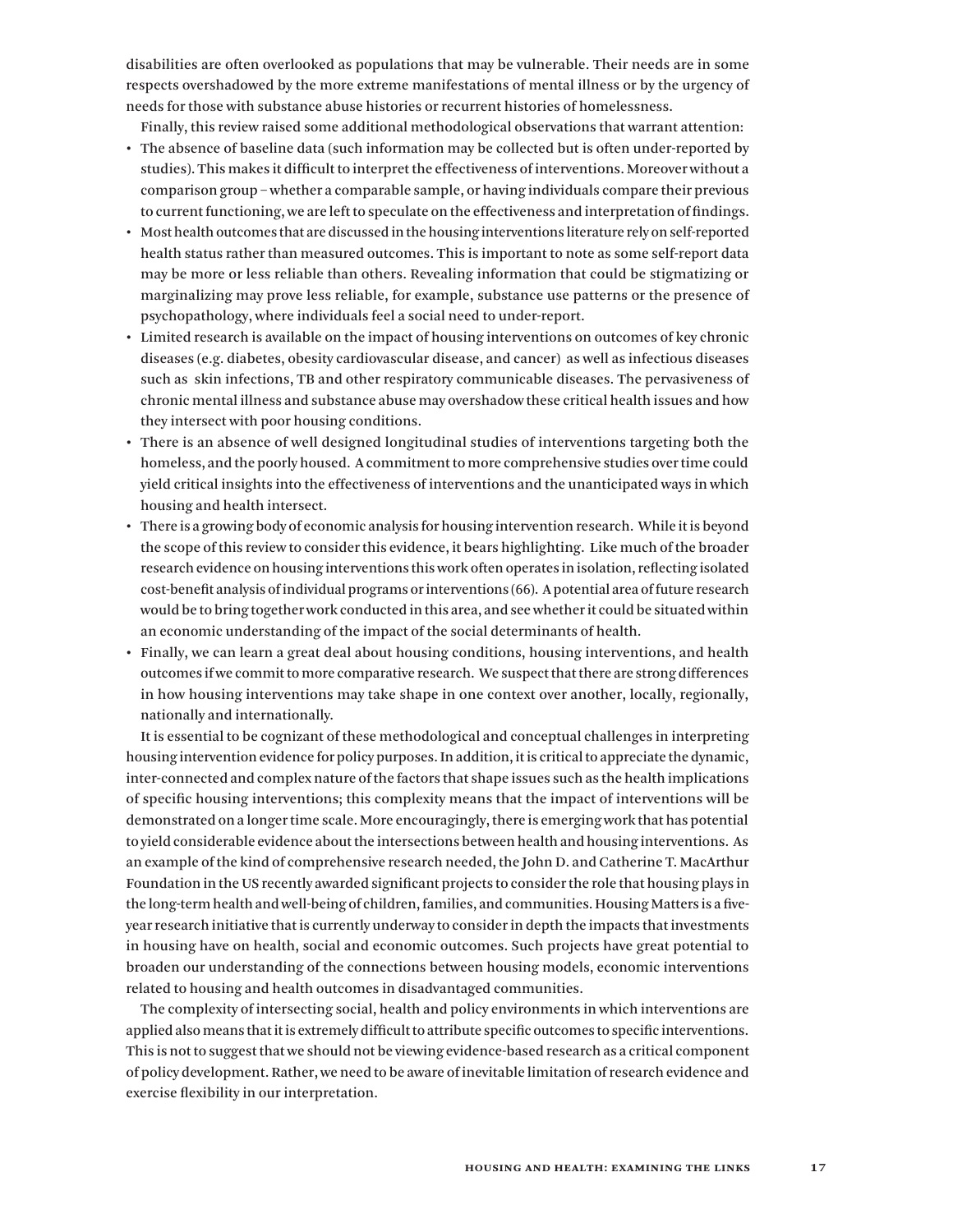# Enabling Health-Supportive Housing Policies

This review of academic and non-academic literature has identified key policy directions that could contribute to enabling more health-supportive housing policies. While good evidence does exist, we have identified significant gaps and limitations in current research on effective policy and service interventions. In order to better inform the development of national health-supportive housing policies, a coordinated research initiative – integrated with Canada Mortgage and Housing Corporation's ongoing research agenda and drawing in other partners as appropriate – is needed.

Practical and reliable frameworks and methods for assessing what health-supportive housing interventions work effectively, in what contexts, is crucial to building and supporting effective interventions in different regions across the country. There has been significant development – and considerable discussion within certain circles of the Canadian government – of innovative approaches to evaluating interventions addressing complex social problems that can be drawn upon (67, 68).

Leading international and domestic authorities have noted that there is no generally accepted definition of homelessness in Canada, nor are there reliable indicators at the national or sub-national level. In addition, the most commonly used indicator of housing need in Canada – core housing need – includes only three of the eight dimensions of adequate housing as set out in international human rights conventions. Other countries, including Britain and New Zealand, have more robust definitions and detailed sets of indicators.

Common definitions and reliable measurements are an important foundation of effective policy: to measure the scale and dimensions of need, set reasonable targets and timelines, measure and report results, and evaluate impact and effectiveness. PHAC could champion cross-departmental coordination and inter-governmental FPT coordination to develop common measurements and indicators for this and other social determinant of health-related problems.

In addition, there have been a number of community-based pilot projects on health-supportive housing interventions that have yielded important information, but more work can usefully be undertaken. For instance, we cited research on HIV/AIDS and supportive housing demonstrating positive health impacts. What are the key success factors here and how could they be adapted to other populations and contexts?

Promising examples of multi-sectoral interventions from New Zealand and the UK have been reviewed. The comprehensive scope and integrated delivery of these programs could be adapted through demonstration projects for Canadian contexts.

We expand four key policy directions below.

### COORDINATING GOVERNMENTAL AND NON-GOVERNMENT INITIATIVES

The federal government already has a variety of housing and homelessness initiatives in several departments. Provincial and territorial governments similarly operate a range of programs across multiple departments, and municipal governments, Aboriginal organizations, non-profit and community groups and private sector interests are involved in delivery. There are some models of collaboration among governmental and non-governmental groups (including the federal Homelessness Partnership Strategy, which is delivered through provincial agreements and 61 community entities). Further enhancing overall policy and program coordination and funding evaluations of the health impact of housing policy and service interventions could be considered. Such directions would be in line with the recent Senate Subcommittee report's (69) recommendations on policy coordination and cross-sectoral action needed to address social determinants of health.

The Wellesley Institute's Precarious Housing in Canada includes a series of policy options that including legislative, programmatic and funding initiatives (70). Other governmental initiatives to create more affordable housing including mandatory inclusionary housing policies, such as those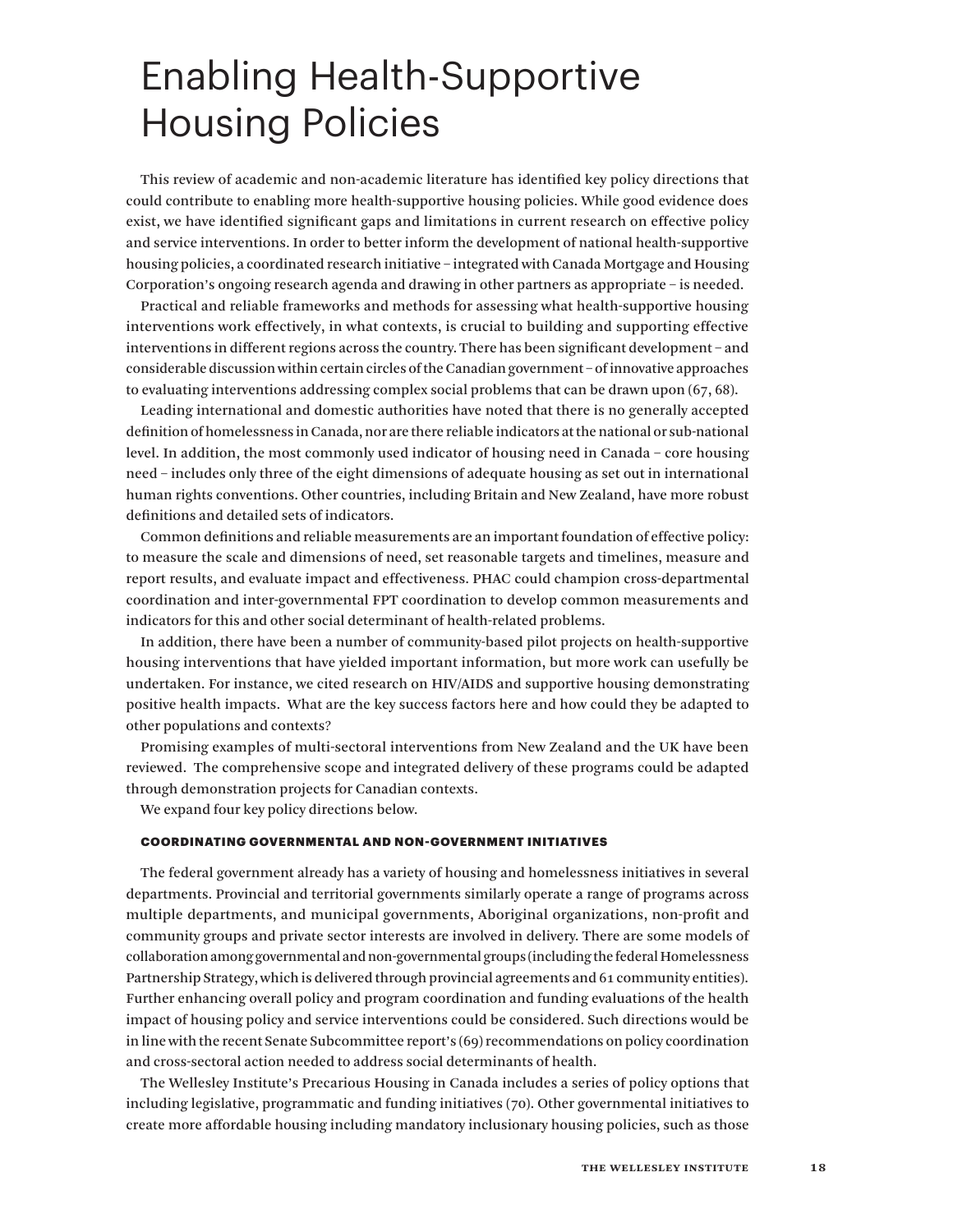widely used by municipalities and state governments throughout the United States. The Wellesley Institute has produced a series of case studies on inclusionary housing practices for Canadian policymakers (71).

Housing experts and advocates report that there is little co-ordination among the various levels of government in terms of the patchwork of funding and programs that are available to stimulate new housing and maintain existing stock. Ontario's Long-term Affordable Housing Strategy, released in 2010, allows municipalities (which have the lead responsibility in Ontario for housing and a number of other human services programs) for effective integration of policies and programs at the local level. The Seven Cities Partnership in Alberta grew from a series of local initiatives in Calgary, Edmonton and five other cities into a regional and ultimately a provincial hub that has effectively engaged the provincial and municipal governments, along with the community and private sectors (72).

# COMPREHENSIVE POLICY RESPONSES

There have been influential recent World Health Organization, European Union and other international reports, and leading jurisdictions have developed comprehensive and integrated strategies to address health disparities and the social determinants of health. Common features include broad attention to the underlying structural roots of inequality; the need to coordinate government responses across departments; creating forums for joint policy development and coordination (from senior planning tables to requiring health impact analyses of all relevant legislation); crossdepartmental targets and incentives (i.e. so expectations on finance and social service ministries include addressing relevant social determinants of health); and coordinating local adaptation and implementation of national strategies.

Part of this has been the development of new policy tools such as Health Impact Assessment, or more specifically, Health Equity Impact Assessment. These tools are often seen as part of a broader approach that addresses the health implications of policy and legislation across many departmental spheres -- often called health-in-all policies. There has been considerable attention within Canada and abroad to this more integrated approach to policy development.

# BUILDING ON THE POTENTIAL OF EFFECTIVE COMMUNITY PRACTICES

We have identified a variety of promising community practices on health-supportive housing interventions. In Manitoba, for example, the province is transferring control to the Sagkeeng First Nation Housing Authority to manage housing for First Nations individuals and families living offreserve. This marks an important step towards establishing and building the capacity of Aboriginal housing organizations to define and deliver front-line services themselves.

A key policy challenge is that there has been little systematic evaluation of community-driven service provision, the key 'success factors' that underlie the most dynamic programs, and the policy and institutional frameworks needed to enable local front-line innovation. One promising direction would be to support more community-based needs assessments, evaluation and outcomes research.

More broadly, the great potential of such front-line innovation is not currently being realized because there are few ways to systematically share and build upon 'best practices' and 'lessons learned'. The policy challenge here is how to systematically identify promising innovations, evaluate and assess their potential beyond their local circumstances, share information widely on lessons learned, and scale up promising initiatives as appropriate -- all to create a permanent cycle and culture of frontline innovation on housing and other social determinants of health. A demonstration project to create effective forums and infrastructure for knowledge management of health-supportive housing and other related innovation and initiatives would be one way to make progress.

# SUPPORTING COMPREHENSIVE COMMUNITY INITIATIVES

Canadian and international research highlights the potential of comprehensive community initiatives as a promising response to complex health and social issues, like homelessness and insecure housing (73). These initiatives bring together a range of service providers, residents, municipal and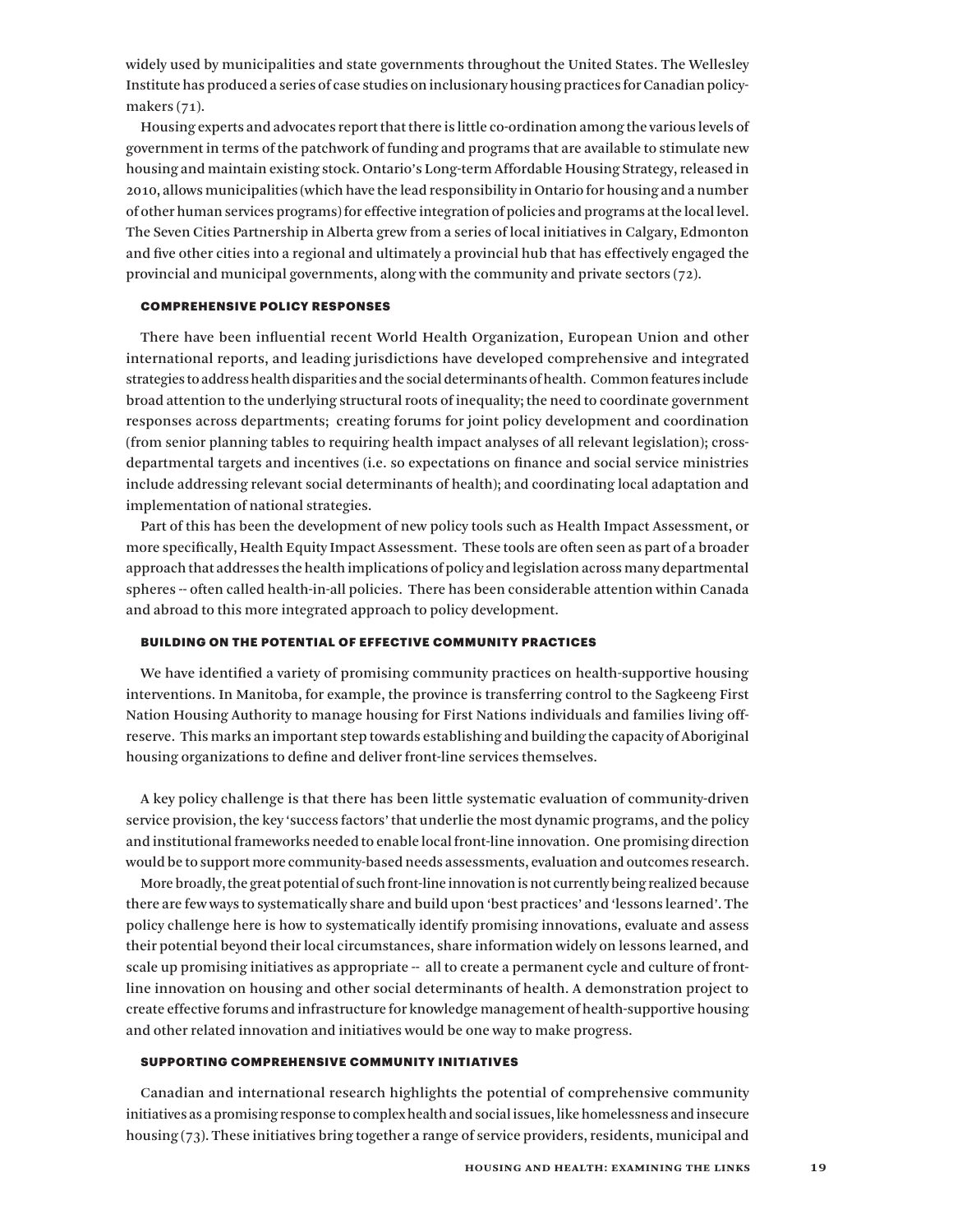other levels of government, public health and other agencies, community organizations, advocates and local networks to jointly address pressing social problems and coordinate service delivery and capacity building. The cross-country Vibrant Communities initiatives, in which communities have built broad collaborative poverty reduction programs and campaigns, are good examples. Initial research shows that comprehensive community initiatives show promise in building individual and community resources to address poverty, employability, skills building and community development, and in connecting and mobilizing broad local collaborations around common issues. To be successful, these initiatives require organizational capacity, supportive policy environments and flexible and significant resources.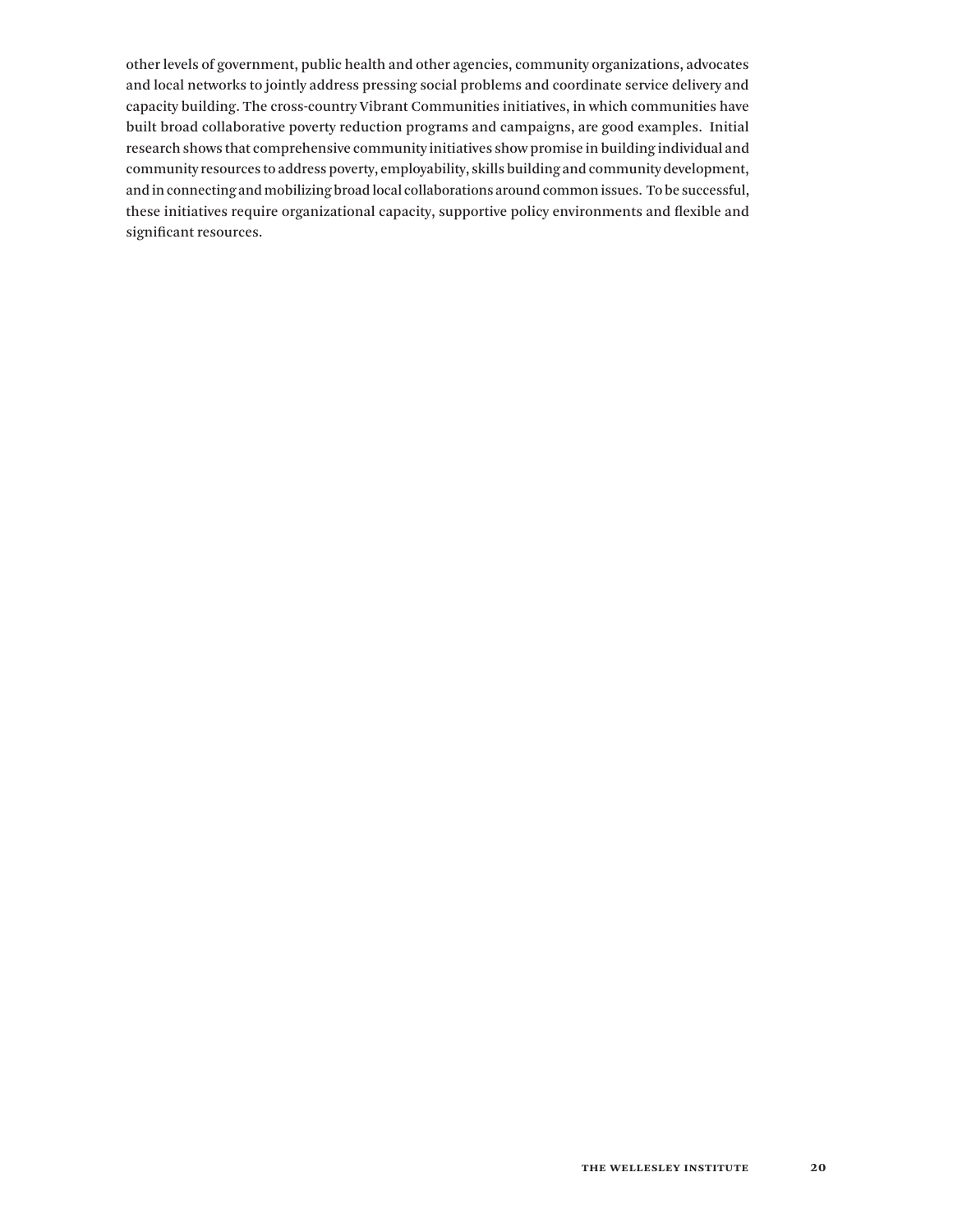# Conclusion

Complex health and social concerns – such as homelessness and insecure housing, especially as it affects vulnerable populations – require complex and often long-term interventions. Effective interventions engage multiple actors, including a variety of government departments, communitybased organizations and private sector interests. The kind of comprehensive policy responses that show the most promise require effective leadership by key stakeholders along with policy coordination and cross-sectoral action.

Each of the components of successful interventions – enhanced organizational capacity, supportive policy environments, flexible and significant resources – requires particular and ongoing attention. Already, there is growing attention to these vital building blocks. The work in this area is necessarily incremental – laying a foundation based on promising practices, and then building an effective repertoire of program and policy interventions. The first stage in this process is to continue to map promising and successful initiatives and to identify critical factors for success. Seeding new initiatives will also provide vital new information to guide ongoing development.



# **APPENDIX : CONCEPTUAL CHART OF HOUSING INTERVENTIONS & HEALTH OUTCOMES**

\*ACT stands for assertive community treatment, and ICT stands for intensive case management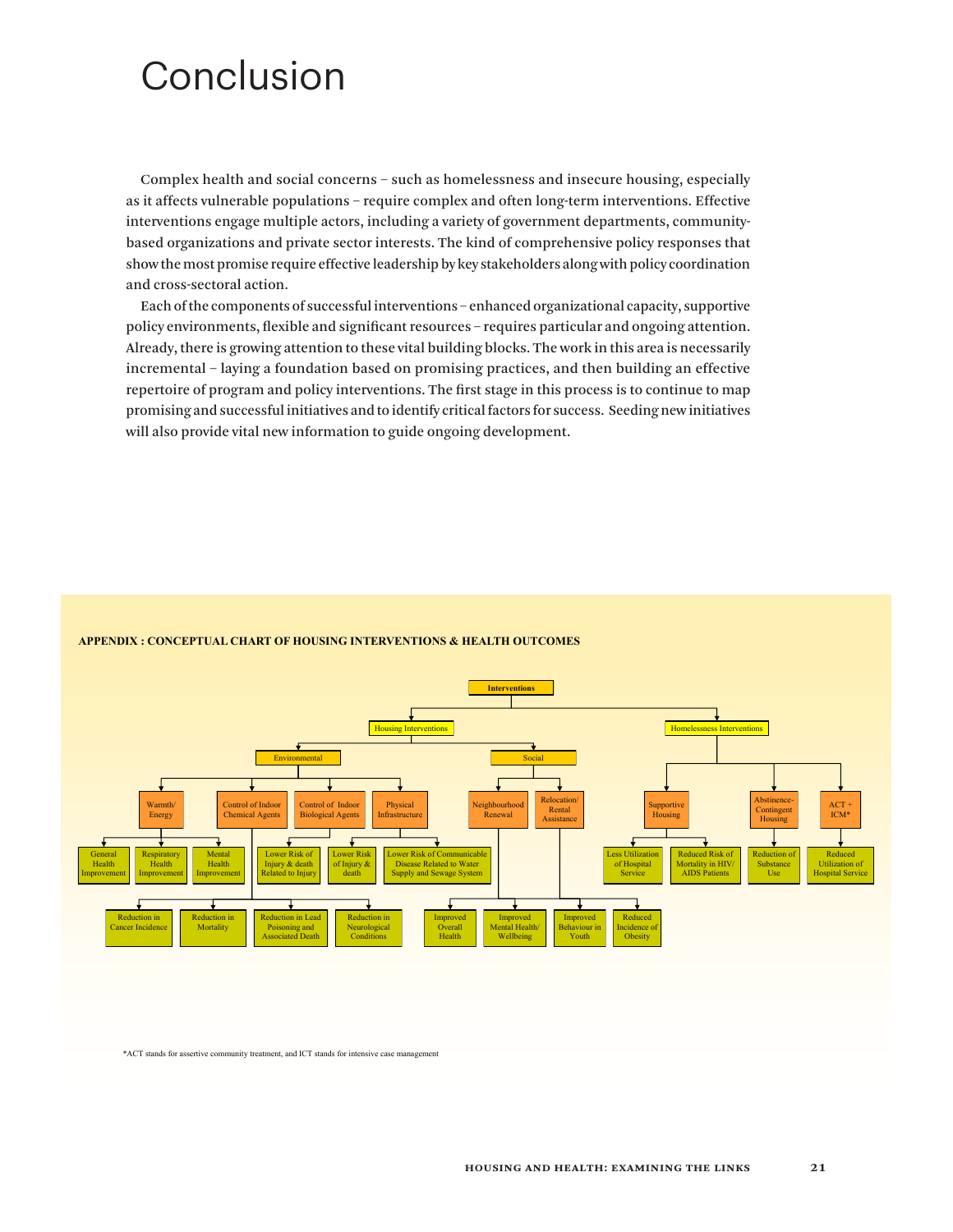# References

- 1. World Health Organization. Ottawa Charter for Health Promotion. Geneva, Switzerland: WHO; 1986.
- 2. Jacobs DE, Wilson J, Dixon SL, Smith J, Evens A. *The Relationship of Housing and Population Health: A 30-Year Retrospective Analysis Environmental Health Perspectives*. 2009;117(4):597–604
- 3. Canadian Institute for Health Information. *Improving the Health of Canadians: Mental Health and Homelessness*. Ottawa: Canadian Institute for Health Information; 2007.
- 4. Baum, F. *The New Public Health* (3thd Edition) Victoria, Australia: Oxford University Press; 2008.
- 5. Thomson H, Thomas S, Sellstrom E, Petticrew M. The health impacts of housing improvement: a systematic review of intervention studies From 1887 to 2007. *Am J Public Health*. 2009;99: S681-S692.
- 6. Martens WH. A review of physical and mental health in homeless persons. *Public Health Review.*  2001;29(1):13-22.
- 7. Cheung A, Hwang S. Risk of death among homeless women. *Canadian Medical Association Journal*. 2004;170(8).
- 8. Acevedo-Garcia D, Osypuk TL, Werbel RE, Meara ER, Cutler DM, Berkman LF. Does housing mobility policy improve health? *Housing Policy Debate* 2004;15(1):49–98.
- 9. Whitman C. *Suburb, Slum, Urban Village Transformations in Toronto's Parkdale Neighbourhood,1875-2002*. Vancouver, BC, Canada: UBC Press; 2009.
- 10. Moloughney B. *Housing and Population Health. The state of current research knowledge.* Ottawa, Ontario: Canadian Population Health Initiative, Canadian Institute for Health Information, and Canada Mortgage and Housing Corporation; 2004.
- 11. Public health Agency of Canada. *The Chief Public Health Officer's Report on The State of Public Health in Canada 2008*. Ottawa, Canada: Public health Agency of Canada; 2008.
- 12. Baker M, Das D, Venugopal K, Howden-Chapmen P. Tuberculosis associated with household crowding in a developed country. *J Epidemiol Community Health*. 2008;62:715-721.
- 13. Clark M, Riben P, Nowgesic E. The association of housing density, isolation and tuberculosis in Canadian First Nations communities. *International Journal of Epidemiology*. 2002;31:940–945.
- 14. Thomson H, Petticrew M. Is housing improvement a potential health improvement strategy? Copenhagen, Denmark: Health Evidence Network, World Health Organization Regional Office for Europe, World Health Organization; 2005.
- 15. Krieger J, Hiigins DL. Housing and health: time again for public health action. *Am J Public Health*. 2002;92(5):758-768.
- 16. Credland S, Lewis H. *Sick and Tired: The impact of temporary accommodation on the health of homeless families.* London, UK: Shelter; 2004.
- 17. Howden-Chapman P, Matheson A, Crane J, et al. Effect of insulating existing houses on health inequality: cluster randomised study in the community. *BMJ*. 2007;334(7591):460.
- 18. Shortt N, Rugkasa J. The walls were so damp and cold: fuel poverty and ill health in Northern Ireland: results from a housing intervention. *Health Place*. 2007;13(1):99–110.
- 19. Barton A, Basham M, Foy C, Buckingham K, Somerville M, on behalf of the Torbay Healthy Housing Group. The Watcombe Housing Study: the short term effect of improving housing conditions on the health of residents. *J Epidemiol Community Health*. 2007;61(9):771–777.
- 20. Di Guiseppi C, Jacobs DE, Phelan KJ, Mickalide AD, Ormandy D. Housing interventions and control of injury-related structural deficiencies: a review of the evidence. *J Public Health Manag Pract*. 2010;16(5S):S34–S43.
- 21. Krieger J, Jacobs DE, Ashley PJ, et al. Housing interventions and control of asthma-related indoor biologic agents: a review of the evidence. *J Public Health Manag Pract*. 2010; 16(5S):S11–S20
- 22. Sandel M, Phelan K, Wright R, et al. The effects of housing interventions on child health. *Pediatr Ann*. 2004; 33(7):474–481.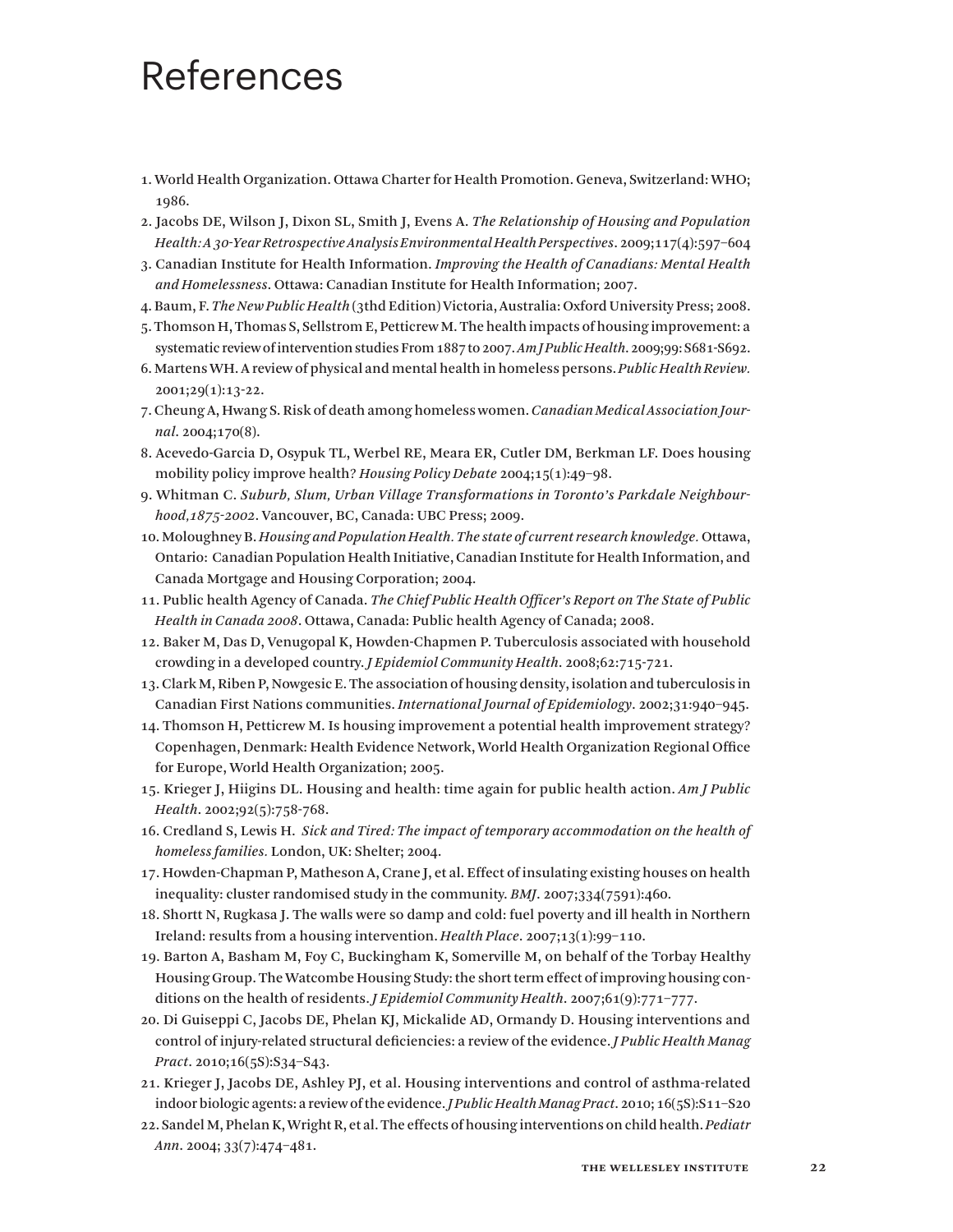- 23. Sandel M, Baeder A, Bradman A, et al. Housing interventions and control of health-related chemical agents: a review of the evidence. *J Public Health Manag Pract*. 2010; 16(5S):S24–S33.
- 24. Lin HH, Ezzati M, Murray M. Tobacco smoke, indoor air pollution and tuberculosis: a systematic review and meta-analysis. *Plos Med*. 2007;4(3):e142.
- 25. Bailie RS, Stevens MR, McDonald E, Halpin S, Brewster D, Robinson G, et al. Skin infection, housing and social circumstances in children living in remote Indigenous communities: testing conceptual and methodological approaches. BMC Public Health. 2005;5:128.
- 26. McDonald E, Bailie R, Brewster D, Morris P. Are hygiene and public health interventions likely to improve outcomes for Australian Aboriginal children living in remote communities? A systematic review of the literature. BMC Public Health. 2008;8(153):1-14.
- 27. Benzie M, Harvey A, Burningham K, Hodgson N, Siddiqi A. Vulnerability to heatwaves and drought: adaptation to climate change. York, UK: The Joseph Rowntree Foundation; 2011.
- 28. MacDonell S, Robinson J, Mikadze V, McDonough L, Meisner A. *Vertical poverty: poverty by postal code*. Toronto: United Way Toronto; 2011.
- 29. Housing New Zealand Corporation. Research and evaluations summary report: the Healthy Housing Programme outcomes evaluation. Wellington, New Zealand: Housing New Zealand Corporation; 2007.
- 30. Edwards N, Speer BA. Changing the building codes through intersectoral and interdisciplinary efforts: A call to action. E/Exchange Working Paper Series 2010;1(1). Ottawa, ON: Population Health Improvement Research Network (PHIRN).
- 31. Orr L, Feins JD, Jacob R, Beecroft E, Sanbonmatsu L, Katz LF, et al. Moving to Opportunity for Fair Housing Demonstration: Interim impacts evaluation. : Washington, DC: US Department of Housing and Urban Development; 2003.
- 32. Jackson L, Langille L, Lyons R, Hughes J, Martin D, Winstanley V. Does moving from a highpoverty to lower-poverty neighbourhood improve mental health? A realist review of Moving to Opportunity. Health and Place. 2009;15:961–970.
- 33. Katz LF, Kling JR, Liebman JB. The early impacts of Moving to Opportunity in Boston: Final report to the U.S. Department of Housing and Urban Development; 2000. Available from: http:// www.hks.harvard.edu/jeffreyliebman/mto\_boston\_hudreport.pdf.
- 34. Anderson LM, Charles JS, Fullilove MT, Scrimshaw SC, Fielding JE, Normand J. Providing affordable family housing and reducing residential segregation by income—a systematic review. Am J Prev Med. 2003;24(3S):47–67.
- 35. Leventhal T, Brooks-Gunn J. Moving to Opportunity: an experimental study of neighbourhood effects on mental health. *Am J Public Health*. 2003;93(9):1576–1582.
- 36. Gibson M, Petticrew M, Bambra C, Sowden AJ, Wright K, Whitehead M. Housing and health inequalities: A synthesis of systematic reviews of interventions aimed at different pathways linking housing and health. *Health & Place*. 2011;17(1):175-184.
- 37. O'Dwyer LA, Baum F, Kavanagh A, MacDougall C. Do area-based interventions to reduce health inequalities work? A systematic review of evidence. *Critical Public Health*. 2007;17(4):317-335.
- 38. Stewart G, Thorne J. T*ower Neighbourhood Renewal in the Greater Golden Horseshoe. An Analysis of High-Rise Apartment Tower Neighbourhoods Developed in the Post-War Boom (1945-1984)*  Toronto, Ontario: E.R.A. Architects, planning Alliance, Cities Centre at the University of Toronto, and the Ontario Growth Secretariat, Ministry of Infrastructure; 2010.
- 39. de Leeuw E, Skovgaard T. Utility-driven evidence for healthy cities: Problems with evidence generation and application. *Social Science & Medicine*. 2005;61(6): 1331-1341.
- 40. Thomson H, Atkinson R, Pettigrew M., Kearns A. Do urban regeneration programmes improve public health and reduce health inequalities? A synthesis of the evidence from UK policy and practice (1980-2004). *J Epidemiol Community Health*. 2006;60:108-115.
- 41. Bauld L, Mackenzie M. Health Action Zones: multi-agency partnerships to improve health. In A. Scriven, S. Garman (Ed), *Public Health: social context and action*.(pp 131-133). New York, NY: Open University Press; 2007.
- 42. Blackman T. Placing Health: Neighbourhood renewal, health improvement and complexity.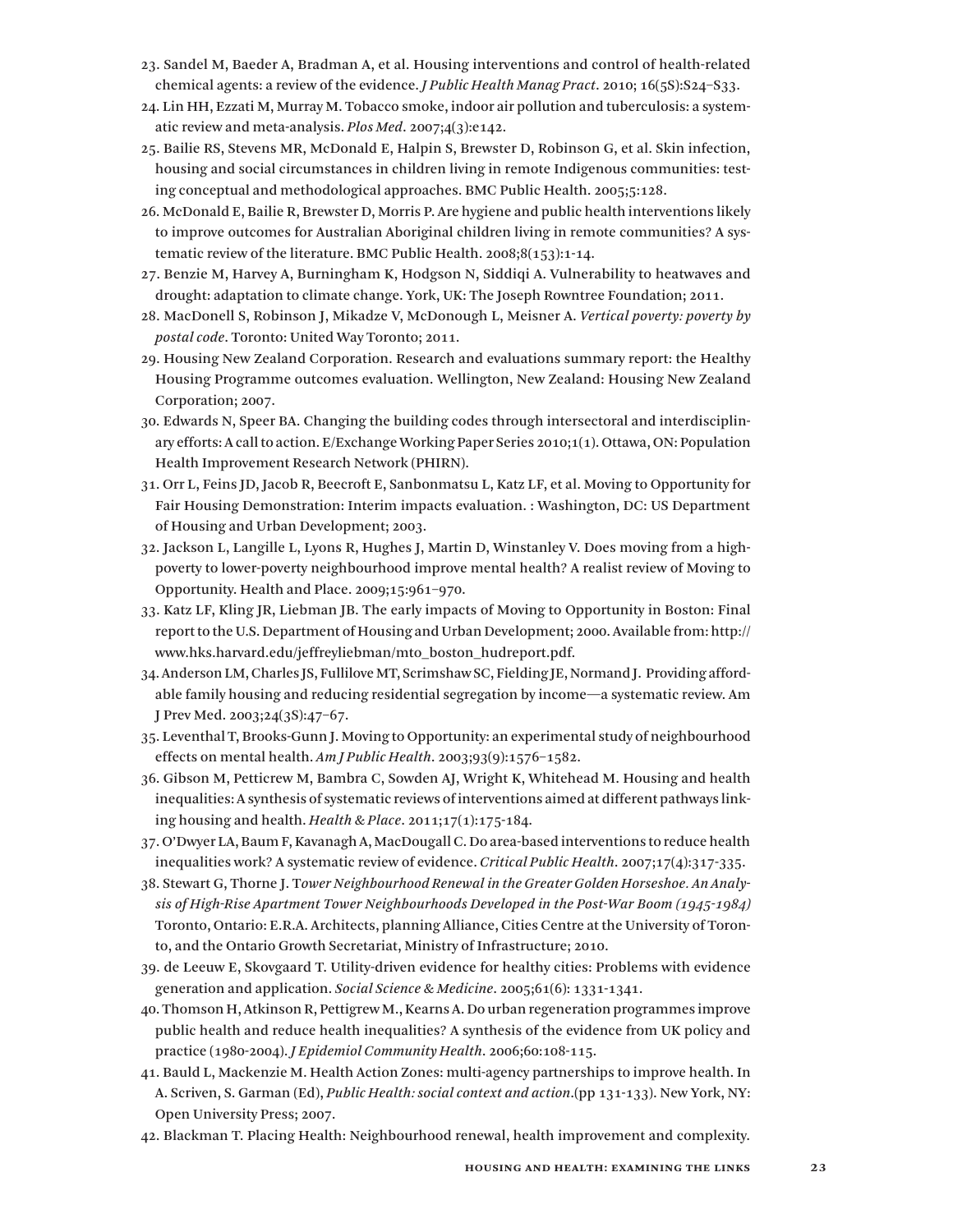Bristol, UK: *The Policy Press*; 2006.

- 43. Toronto Community Housing Corporation. Regent Park social development plan. Toronto, Canada: Toronto Community Housing Corporation; 2007.
- 44. Leaver CA, Bargh G, Dunn JR, and Hwang SW. The effects of housing status on health-related outcomes in people living with HIV: A systematic review of the literature *AIDS Behav* 2006;11: 85-100
- 45. Lum J, Leung VA. Williams Y, Williams P. In Focus: *Supportive Housing*. 2006. Toronto, ON: Canadian Research Network for Care in the Community. Retrieved June 19, 2008. (http://www.crncc.ca/knowledge/ factsheets/download/InFocus-SupportiveHousingOct4 intemplate.pdf)
- 46. Nelson G, Aubry T, Lafrance A. A review of the literature on the effectiveness of housing and support, assertive community treatment, and intensive case management interventions for persons with mental illness who have been homeless. *Am J Orthopsychiatry*. 2007;77(3)350-361.
- 47. Falvo N. The housing first model: immediate access to permanent housing. *Canadian Housing*, 2008 Special Edition, 32-35.
- 48. Pleace N. Decouverte du potentiel du modele 'Housing First' (le logement d'abord) Loger l'Europe. *Le logement social dans tous ses Etats Paris: Premier Ministre* (Exploring the potential of the Housing First model Review for French Government) (Forthcoming, 2011). http://www.york.ac.uk/inst/chp/publications/PDF/ housingfirstenglish.pdf
- 49. Johnsen S, Teixeira L. Staircases, elevators and cycles of change: 'Housing first' and other housing models for homeless people with complex support needs London, UK: Crisis; 2010.
- 50. Bullen J. From transitional housing models to permanent housing models for homeless people: a paradigm shift. *Paper presented at the National Homelessness Conference*. Brisbane, Australia; 2010.
- 51. Milby JB, Schumacher JE, Wallace D, Freedman MJ, Vuchinich RE. To house or not to house: the effects of providing housing to homeless substance abusers in treatment. *Am J Public Health*. 2005;95:1259–1265.
- 52. Jason LA, Olsen BD, Ferrari JR, Lo Sasso AT. Communal housing settings enhance substance abuse recovery. *Am J Public Health*. 2006;96(10);1727-1729.
- 53. Tsemberis S. Eisenberg RF. Pathways to Housing: Supported Housing for Street-Dwelling Homeless Individuals With Psychiatric Disabilities. *Psychiatr Serv*. 2000;51(4): 487-493.
- 54. Gulcur L, Stefancic A, Shinn M, Tsemberis S, Fischer S. Housing, hospitalization, and cost outcomes for homeless individuals with psychiatric disabilities participating in continuum of care and Housing First programmes. *Journal of Community & Applied Social Psychology*. 2003;13(2):171-186.
- 55. Padgett DK, Gulcur L, Tsemberis, S. Housing first services for the psychiatrically disabled homeless with co-occurring substance abuse. *Research on Social Work Practice*. 2006; 16, 74-83.
- 56. Culhane D, Metraux S, Hadley T. Public service reductions associated with placement of homeless persons with severe mental illness in supportive housing, *Housing Policy Debate*. 2003;13(1):107-163.
- 57. Padgett SK, Henwood BF. New approaches in the third decade of the homelessness "crisis" in America: innovation inspired by practice and supported by research. New York, US; New York University; 2008.
- 58. Toronto Shelter Support & Housing Administration. *What Housing First means for people : results of streets to homes 2007 post-occupancy research*. Toronto: Toronto Shelter, Support & Housing Administration; 2007.
- 59. Piat M, Barker J, Goering P. A major Canadian initiative to address mental health and homelessness. *Can J Nurs Res.* 2009;41(2):79-82.
- 60. Schwarcz SK, Hsu LC, Vittinghoff E, Vu A, Bamberger J, Katz MH. Impact of housing on the survival of persons with AIDS. *BMC Public Health* 2009;9:220.
- 61. Buchanan D, Kee R, Sadowski LS, Garcia D. The health impact of supportive housing for HIV-positive homeless patients: a randomized controlled trial. *American Journal Public Health* 2009;99(S3):S675-S680.
- 62. Montgomery P, Forchuck C, Duncan C, Rose D, Bailey PH, Veluri R. Supported housing programs for persons with serious mental illness in rural northern communities: a mixed method evaluation. *BMC health Services Research* 2008; 8:156.
- 63. Galea S, Vlahov D. *Handbook of Urban Health: Populations, Methods, and Practice*. New York: Sprinter; 2005.
- 64. Macintyre S, Ellaway A, Cummins S. *Place effects on health: how can we conceptualise, operationalise and*  measure them? *Social Science & Medicine*. 2002;55(1):125-139.